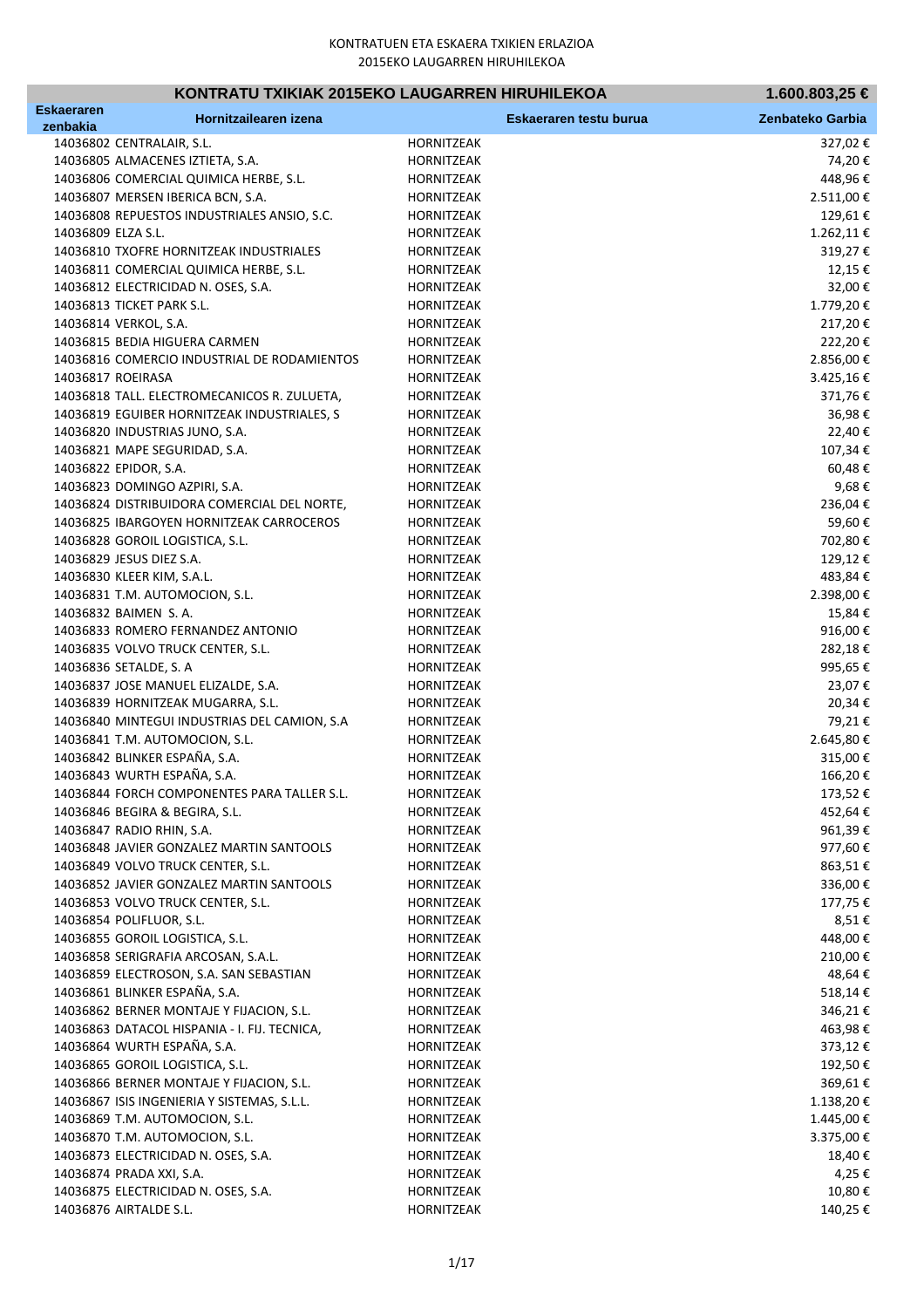| Eskaeraren | Hornitzailearen izena                          |                   | Eskaeraren testu burua          | Zenbateko Garbia |
|------------|------------------------------------------------|-------------------|---------------------------------|------------------|
| zenbakia   |                                                |                   |                                 |                  |
|            | 14036877 DENAROT ROTULOS                       | HORNITZEAK        |                                 | 302,50€          |
|            | 14036878 BEDIA HIGUERA CARMEN                  | HORNITZEAK        |                                 | 7,00 €           |
|            | 14036879 COMERCIO INDUSTRIAL DE RODAMIENTOS    | HORNITZEAK        |                                 | 112,00€          |
|            | 14036880 FAIVELEY TRANSPORT IBERICA, S.A.      | HORNITZEAK        |                                 | 1.406,00€        |
|            | 14036881 VERKOL, S.A.                          | HORNITZEAK        |                                 | 711,00€          |
|            | 14036882 AURTENETXEA, S.A.                     | HORNITZEAK        |                                 | 30,60€           |
|            | 14036883 MAPE SEGURIDAD, S.A.                  | HORNITZEAK        |                                 | 379,00€          |
|            | 14036884 HORNITZEAK MUGARRA, S.L.              | HORNITZEAK        |                                 | 206,84€          |
|            | 14036885 BURDIN HORNITZEAK, S.L.               | HORNITZEAK        |                                 | 95,02€           |
|            | 14036886 PRADA XXI, S.A.                       | HORNITZEAK        |                                 | 147,60€          |
|            | 14036887 DYSA DISTRIBUCIONES, S.L.             | HORNITZEAK        |                                 | 103,92€          |
|            | 14036888 SERIGRAFIA ARCOSAN, S.A.L.            | HORNITZEAK        |                                 | 571,20€          |
|            | 14036889 MAPE SEGURIDAD, S.A.                  | HORNITZEAK        |                                 | 49,75€           |
|            | 14036890 MONTTE, S.L.                          | HORNITZEAK        |                                 | 21,76€           |
|            | 14036893 FASTON, AUDIOVISUALES Y COMUNICACIO   | HORNITZEAK        |                                 | 241,35€          |
|            | 14036894 REPUESTOS INDUSTRIALES ANSIO, S.C.    | HORNITZEAK        |                                 | 319,20€          |
|            | 14036896 HIERROS LEITZA, S.L.                  | HORNITZEAK        |                                 | 15,45€           |
|            | 14036897 GOROIL LOGISTICA, S.L.                | HORNITZEAK        |                                 | 175,00€          |
|            | 14036898 TALL. ELECTROMECANICOS R. ZULUETA,    | HORNITZEAK        |                                 | 935,50€          |
|            | 14036899 GONZALEZ PUENTE, CELSO                | <b>HORNITZEAK</b> |                                 | 98,00€           |
|            | 14036900 PATENTES TALGO, S.I.                  | HORNITZEAK        |                                 | 1.785,38€        |
|            | 14036902 HIRANE, S.L.                          | <b>HORNITZEAK</b> |                                 | 153,48€          |
|            | 14036903 WURTH ESPAÑA, S.A.                    | HORNITZEAK        |                                 | 174,57€          |
|            | 14036904 GOROIL LOGISTICA, S.L.                | <b>HORNITZEAK</b> |                                 | 218,75€          |
|            | 14036907 GARAGE MODERNO PABLO IRIZAR, S.L.     | <b>HORNITZEAK</b> |                                 | 466,48€          |
|            | 14036908 TXOFRE HORNITZEAK INDUSTRIALES        | <b>HORNITZEAK</b> |                                 | 67,47€           |
|            | 14036909 ELECTRO VIZCAYA, S.A.L.               | HORNITZEAK        |                                 | 15,53€           |
|            | 14036910 ATLAS BUS, S.L.                       | HORNITZEAK        |                                 | 2.344,85 €       |
|            | 14036911 FERRETERIA MIKELDI, S.L.              | HORNITZEAK        |                                 | 6,82€            |
|            | 14036912 ATLAS BUS, S.L.                       | HORNITZEAK        |                                 | 1.129,97€        |
|            | 14036916 T.M. AUTOMOCION, S.L.                 | HORNITZEAK        | IMPUESTO SOBRE GASES FLUORADOS. | 855,00€          |
|            | 14036917 GOROIL LOGISTICA, S.L.                | HORNITZEAK        |                                 | 122,50€          |
|            | 14036918 ELECTRICIDAD N. OSES, S.A.            | HORNITZEAK        |                                 | 54,00€           |
|            | 14036919 VOLVO TRUCK CENTER, S.L.              | HORNITZEAK        |                                 | 3.367,26€        |
|            | 14036920 BLINKER ESPAÑA, S.A.                  | HORNITZEAK        |                                 | 811,99€          |
|            | 14036921 AMARA, S.A. UNIPERSONAL               | <b>HORNITZEAK</b> |                                 | 1.395,12€        |
|            | 14036922 VOLVO TRUCK CENTER, S.L.              | HORNITZEAK        |                                 | 3.383,50€        |
|            | 14036925 ALBATROS S.L                          | HORNITZEAK        |                                 | 1.120,00 €       |
|            | 14036927 SALTOKI GIPUZKOA, S.A.                | <b>HORNITZEAK</b> |                                 | 18,26€           |
|            | 14036928 LOSADU S.C.                           | HORNITZEAK        |                                 | 7.394,01€        |
|            | 14036929 GOROIL LOGISTICA, S.L.                | HORNITZEAK        |                                 | 157,85€          |
|            | 14036931 IRIZAR S.COOP                         | HORNITZEAK        |                                 | 4.028,40€        |
|            | 14036932 GOROIL LOGISTICA, S.L.                | HORNITZEAK        |                                 | 176,05€          |
|            | 14036935 TXOFRE HORNITZEAK INDUSTRIALES        | HORNITZEAK        |                                 | 42,19€           |
|            | 14036938 VOLVO TRUCK CENTER, S.L.              | HORNITZEAK        |                                 |                  |
|            | 14036940 ELECTRO VIZCAYA, S.A.L.               |                   |                                 | 323,28€          |
|            |                                                | HORNITZEAK        |                                 | 19,50€           |
|            | 14036941 LUBRICANTES ESPECIALES LANCAR, S.L.   | HORNITZEAK        |                                 | 198,72€          |
|            | 14036943 MAPE SEGURIDAD, S.A.                  | HORNITZEAK        |                                 | 37,90€           |
|            | 14036944 ATLAS BUS, S.L.                       | HORNITZEAK        |                                 | 372,20€          |
|            | 14036946 VOLVO TRUCK CENTER, S.L.              | HORNITZEAK        |                                 | 356,46€          |
|            | 14036948 GOROIL LOGISTICA, S.L.                | HORNITZEAK        |                                 | 182,35€          |
|            | 14036950 GOROIL LOGISTICA, S.L.                | HORNITZEAK        |                                 | 262,85€          |
|            | 14036951 BLINKER ESPAÑA, S.A.                  | HORNITZEAK        |                                 | 346,92€          |
|            | 14036952 DATACOL HISPANIA - I. FIJ. TECNICA,   | HORNITZEAK        |                                 | 131,63€          |
|            | 14036953 SOLUC. TEC. NCH ESPAÑOLA, S.A. (MEGAM | HORNITZEAK        |                                 | 1.965,24€        |
|            | 14036954 EGUIBER HORNITZEAK INDUSTRIALES, S    | HORNITZEAK        |                                 | 39,53€           |
|            | 14036955 PATENTES TALGO, S.I.                  | HORNITZEAK        |                                 | 1.597,50€        |
|            | 14036956 EGUIBER HORNITZEAK INDUSTRIALES, S    | HORNITZEAK        |                                 | 548,50€          |
|            | 14036957 SEÑALIZACION LACROIX                  | HORNITZEAK        |                                 | 239,40€          |
|            | 14036958 WURTH ESPAÑA, S.A.                    | HORNITZEAK        |                                 | 191,80€          |
|            | 14036959 INDUSTRIAS METALA, S.L.               | HORNITZEAK        |                                 | 235,20€          |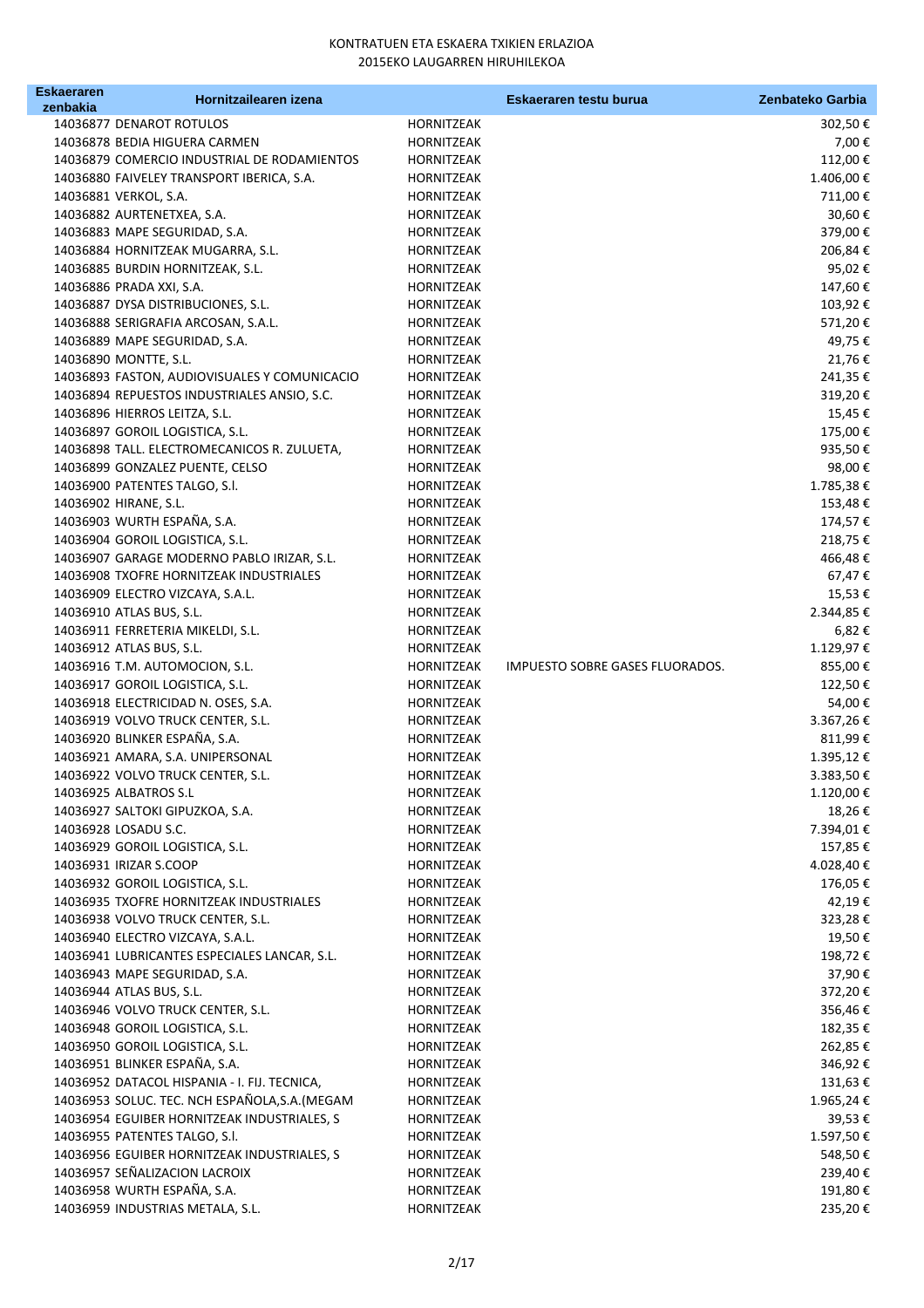| <b>Eskaeraren</b> | Hornitzailearen izena                                                           |                          | Eskaeraren testu burua       | Zenbateko Garbia  |
|-------------------|---------------------------------------------------------------------------------|--------------------------|------------------------------|-------------------|
| zenbakia          | 14036961 ELECTRICIDAD N. OSES, S.A.                                             | HORNITZEAK               |                              | 81,60€            |
|                   | 14036962 AIRTALDE S.L.                                                          | HORNITZEAK               |                              | 370,80€           |
|                   | 14036965 BLINKER ESPAÑA, S.A.                                                   | HORNITZEAK               |                              | 494,00€           |
|                   | 14036966 DL. DISTRIBUCIONES LOPETEGI, S.L.                                      | HORNITZEAK               |                              | 119,10€           |
|                   | 14036967 T.M. AUTOMOCION, S.L.                                                  | HORNITZEAK               | IMPUESTO GASES FLUORADOS1.05 | 855,00€           |
|                   | 14036968 DATACOL HISPANIA - I. FIJ. TECNICA,                                    | HORNITZEAK               |                              | 300,07€           |
|                   | 14036969 BEGIRA & BEGIRA, S.L.                                                  | HORNITZEAK               |                              | 523,09€           |
|                   | 14036970 GOROIL LOGISTICA, S.L.                                                 | HORNITZEAK               |                              | 184,80€           |
|                   | 14036972 OFIMATIKA LAN, S.L.L.                                                  | HORNITZEAK               |                              | 990,00€           |
|                   | 14036974 RECAMBIOS SAGASTA, S.L.                                                | HORNITZEAK               |                              | 27,23€            |
|                   | 14036976 CRONASER, S.L.                                                         | HORNITZEAK               |                              | 384,72€           |
|                   | 14036977 KLEER KIM, S.A.L.                                                      | HORNITZEAK               |                              | 191,46€           |
|                   | 14036979 TALL. ELECTROMECANICOS R. ZULUETA,                                     | HORNITZEAK               |                              | 311,20€           |
| 14036980 AAF-S.A. |                                                                                 | HORNITZEAK               |                              | 146,56€           |
|                   | 14036981 AMARA, S.A. UNIPERSONAL                                                | HORNITZEAK               |                              | 277,50€           |
|                   | 14036982 HORNITZEAK MUGARRA, S.L.                                               | HORNITZEAK               |                              | 139,00€           |
|                   | 14036983 BURDIN HORNITZEAK, S.L.                                                | HORNITZEAK               |                              | 72,30€            |
|                   | 14036984 CRISTALERIA GARCIA ARIÑO S.A.                                          | HORNITZEAK               |                              | 132,07€           |
|                   | 14036985 KLEER KIM, S.A.L.                                                      | HORNITZEAK               |                              | 602,88€           |
|                   | 14036986 JUAN RAMON SAUBER, S.L.                                                | HORNITZEAK               |                              | 1.266,70€         |
|                   | 14036987 PAPYNDUX, S.A.                                                         | HORNITZEAK               |                              | 44,61€            |
|                   | 14036988 GARCES GALLEGO MIGUEL                                                  | HORNITZEAK               |                              | 84,43€            |
|                   | 14036989 UNION PAPELERA MERCHANTING, S.L.                                       | HORNITZEAK               |                              | 281,25€           |
|                   | 14036990 EL CORTE INGLES, S.A.                                                  | HORNITZEAK               |                              | 4.740,00 €        |
|                   | 14036991 EASOVOX S.L.                                                           | HORNITZEAK               |                              | 95,00€            |
|                   | 14036993 JUAN RAMON SAUBER, S.L.                                                | <b>HORNITZEAK</b>        |                              | 73,48€            |
|                   | 14036994 PRADA XXI, S.A.                                                        | HORNITZEAK               |                              | 203,07€           |
|                   | 14036995 COMERCIO INDUSTRIAL DE RODAMIENTOS                                     | HORNITZEAK               |                              | 990,00€           |
|                   | 14036996 BURDIN HORNITZEAK, S.L.<br>14036997 REPUESTOS INDUSTRIALES ANSIO, S.C. | HORNITZEAK<br>HORNITZEAK |                              | 36,80€            |
|                   | 14037000 SEYPREL, S.L.                                                          | HORNITZEAK               |                              | 112,40€<br>27,90€ |
|                   | 14037002 NORATEK                                                                | HORNITZEAK               |                              | 94,80€            |
|                   | 14037003 BEDIA HIGUERA CARMEN                                                   | HORNITZEAK               |                              | 89,38€            |
|                   | 14037004 BAIMEN S.A.                                                            | HORNITZEAK               |                              | 82,80€            |
|                   | 14037005 VERKOL, S.A.                                                           | HORNITZEAK               |                              | 1.696,50€         |
|                   | 14037006 DISTRIBUIDORA COMERCIAL DEL NORTE,                                     | HORNITZEAK               |                              | 55,95€            |
|                   | 14037007 AMARA, S.A. UNIPERSONAL                                                | HORNITZEAK               |                              | 160,00€           |
|                   | 14037008 CORYR, S.L.                                                            | HORNITZEAK               |                              | 117,60€           |
|                   | 14037009 PRADA XXI, S.A.                                                        | HORNITZEAK               |                              | 67,42€            |
|                   | 14037011 JUNIOR DERQUI, S.L.                                                    | HORNITZEAK               |                              | 263,18€           |
|                   | 14037012 CRONASER, S.L.                                                         | HORNITZEAK               |                              | 192,36€           |
|                   | 14037013 ROEIRASA                                                               | HORNITZEAK               |                              | 93,60€            |
|                   | 14037014 EGUIBER HORNITZEAK INDUSTRIALES, S                                     | HORNITZEAK               |                              | 18,13€            |
|                   | 14037015 INDUSTRIAS METALA, S.L.                                                | <b>HORNITZEAK</b>        |                              | 397,40€           |
|                   | 14037016 VERKOL, S.A.                                                           | HORNITZEAK               |                              | 72,40€            |
|                   | 14037017 KLEER KIM, S.A.L.                                                      | HORNITZEAK               |                              | 403,92€           |
|                   | 14037018 GONZALEZ PUENTE, CELSO                                                 | HORNITZEAK               |                              | 184,00€           |
|                   | 14037019 EGUIBER HORNITZEAK INDUSTRIALES, S                                     | HORNITZEAK               |                              | 77,50€            |
|                   | 14037020 CALDERERIA ANBOTO, S.L.                                                | HORNITZEAK               |                              | 300,00€           |
|                   | 14037021 RECAMBIOS SAGASTA, S.L.                                                | HORNITZEAK               |                              | 27,70€            |
|                   | 14037022 AMARA, S.A. UNIPERSONAL                                                | HORNITZEAK               |                              | 272,43€           |
|                   | 14037023 ELECTRICIDAD N. OSES, S.A.                                             | HORNITZEAK               |                              | 162,14€           |
|                   | 14037024 COMERCIO INDUSTRIAL DE RODAMIENTOS                                     | HORNITZEAK               |                              | 22,00€            |
|                   | 14037025 TALL. ELECTROMECANICOS R. ZULUETA,                                     | HORNITZEAK               |                              | 467,40€           |
|                   | 14037026 AURTENETXEA, S.A.                                                      | HORNITZEAK               |                              | 64,58€            |
|                   | 14037027 EPIDOR, S.A.                                                           | HORNITZEAK               |                              | 28,35€            |
|                   | 14037028 DISTRIBUIDORA COMERCIAL DEL NORTE,<br>14037029 BURDIN HORNITZEAK, S.L. | HORNITZEAK<br>HORNITZEAK |                              | 34,50€<br>22,50€  |
|                   | 14037030 LUBRICANTES ESPECIALES LANCAR, S.L.                                    | HORNITZEAK               |                              | 198,72€           |
|                   | 14037031 CORYR, S.L.                                                            | HORNITZEAK               |                              | 62,00€            |
|                   | 14037032 PRADA XXI, S.A.                                                        | HORNITZEAK               |                              | 57,10€            |
|                   |                                                                                 |                          |                              |                   |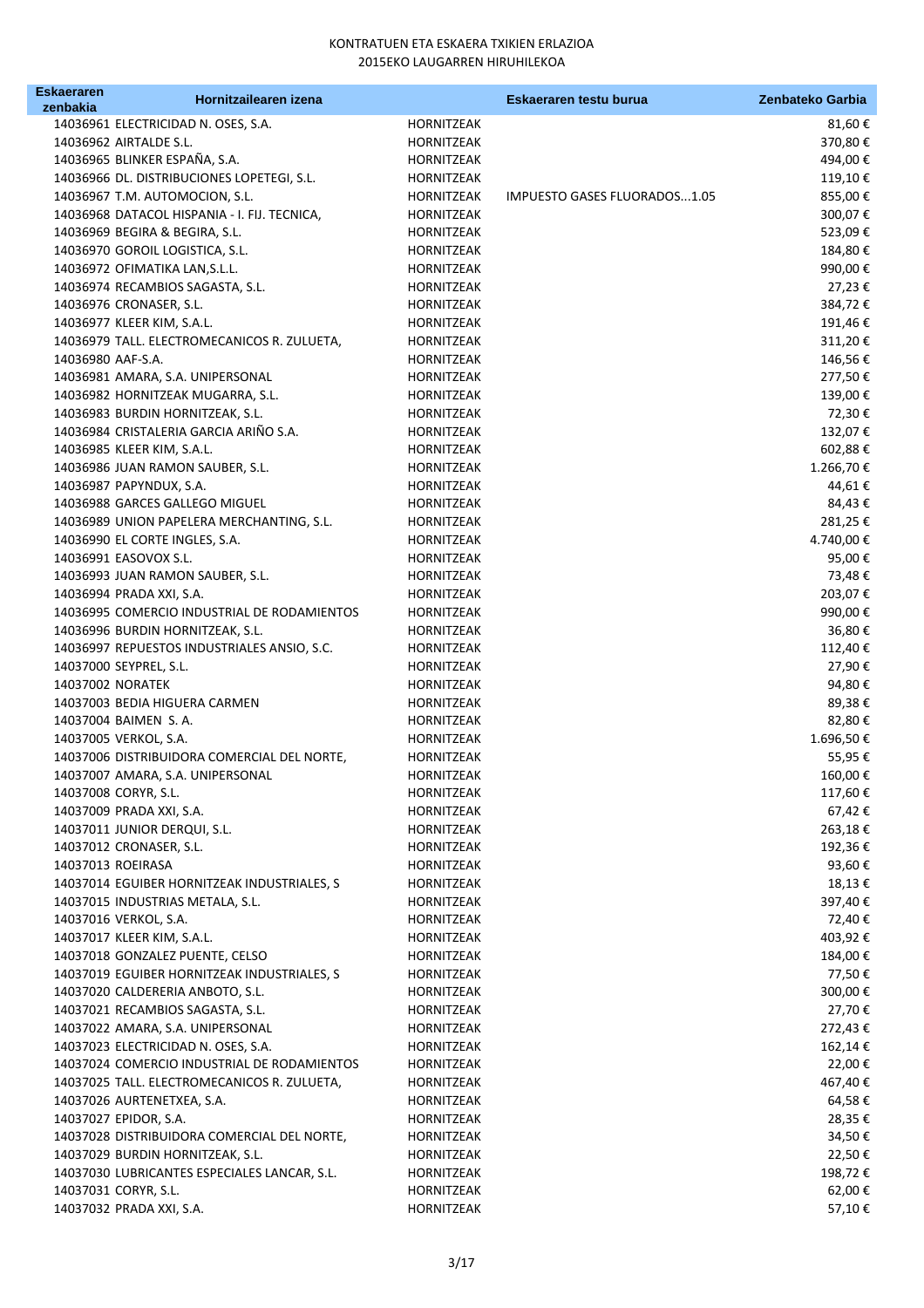| <b>Eskaeraren</b> | Hornitzailearen izena                              |                                 | Eskaeraren testu burua | Zenbateko Garbia |
|-------------------|----------------------------------------------------|---------------------------------|------------------------|------------------|
| zenbakia          | 14037033 GOROIL LOGISTICA, S.L.                    | HORNITZEAK                      |                        | 433,65 €         |
|                   | 14037035 GOROIL LOGISTICA, S.L.                    | HORNITZEAK                      |                        | 551,95€          |
|                   | 14037036 JESUS DIEZ S.A.                           | HORNITZEAK                      |                        | 13,03€           |
|                   | 14037038 SANDVIK ESPAÑOLA, S.A.                    | HORNITZEAK                      |                        | 299,28€          |
|                   | 14037039 JESUS DIEZ S.A.                           | HORNITZEAK                      |                        | 160,81€          |
|                   | 14037040 ROMERO FERNANDEZ ANTONIO                  | HORNITZEAK                      |                        | 897,00€          |
|                   | 14037041 GOROIL LOGISTICA, S.L.                    | HORNITZEAK                      |                        | 176,75€          |
|                   | 14037042 BEGIRA & BEGIRA, S.L.                     | HORNITZEAK                      |                        | 920,71€          |
|                   | 14037044 ALVAREZ QUINTANA, JUAN FERNANDO           | HORNITZEAK                      |                        | 190,97€          |
|                   | 14037045 FORCH COMPONENTES PARA TALLER S.L.        | HORNITZEAK                      |                        | 1.480,60€        |
|                   | 14037046 EGUIBER HORNITZEAK INDUSTRIALES, S        | HORNITZEAK                      |                        | 46,55 €          |
|                   | 14037047 BLINKER ESPAÑA, S.A.                      | HORNITZEAK                      |                        | 262,06€          |
|                   | 14037048 SCASAGA, S.A.                             | HORNITZEAK                      |                        | 63,75€           |
|                   | 14037049 LEJAUTO MOTOR, S.L.                       | HORNITZEAK                      |                        | 75,58€           |
|                   | 14037050 BAIMEN S.A.                               | HORNITZEAK                      |                        | 8,08€            |
|                   | 14037054 BKM HIGIENE PROFESIONAL 2006, S.L.        | HORNITZEAK                      |                        | 189,64 €         |
|                   | 14037055 PRADA XXI, S.A.                           | HORNITZEAK                      |                        | 16,89€           |
|                   | 14037056 T.M. AUTOMOCION, S.L.                     | HORNITZEAK                      |                        | 6.314,12€        |
|                   | 14037057 BERNER MONTAJE Y FIJACION, S.L.           | HORNITZEAK                      |                        | 242,15€          |
|                   | 14037058 BERNER MONTAJE Y FIJACION, S.L.           | HORNITZEAK                      |                        | 556,03€          |
|                   | 14037059 WURTH ESPAÑA, S.A.                        | HORNITZEAK                      |                        | 466,60€          |
|                   | 14037061 PRADA XXI, S.A.                           | HORNITZEAK                      |                        | 31,51€           |
|                   | 14037062 CALDERERIA GURELAN, S.A.                  | <b>HORNITZEAK</b>               |                        | 68,52€           |
|                   | 14037063 BILBAO ELECTRONICA, S.A.                  | HORNITZEAK                      |                        | 14,08€           |
|                   | 14037064 ELECTRICIDAD N. OSES, S.A.                | HORNITZEAK                      |                        | 33,00€           |
|                   | 14037065 JESUS DIEZ S.A.                           | HORNITZEAK                      |                        | 1.092,50€        |
|                   | 14037067 GARAGE MODERNO PABLO IRIZAR, S.L.         | <b>HORNITZEAK</b>               |                        | 303,27€          |
|                   | 14037069 WURTH ESPAÑA, S.A.                        | <b>HORNITZEAK</b>               |                        | 190,18€          |
|                   | 14037070 BERNER MONTAJE Y FIJACION, S.L.           | HORNITZEAK                      |                        | 297,24€          |
|                   | 14037071 ESPAÑOLA PROD. QUIMICOS INDUSTRIALES      | HORNITZEAK                      |                        | 1.194,48€        |
|                   | 14037072 BKM HIGIENE PROFESIONAL 2006, S.L.        | HORNITZEAK                      |                        | 141,80€          |
|                   | 14037073 REPUESTOS INDUSTRIALES ANSIO, S.C.        | HORNITZEAK                      |                        | 766,90€          |
|                   | 14037074 DYSA DISTRIBUCIONES, S.L.                 | HORNITZEAK                      |                        | 181,44 €         |
|                   | 14037075 GOROIL LOGISTICA, S.L.                    | HORNITZEAK                      |                        | 192,50€          |
|                   | 14037076 VOLVO TRUCK CENTER, S.L.                  | HORNITZEAK                      |                        | 2.405,63€        |
|                   | 14037078 RADIO RHIN, S.A.                          | <b>HORNITZEAK</b>               |                        | 549,82€          |
|                   | 14037079 WURTH ESPAÑA, S.A.                        | <b>HORNITZEAK</b>               |                        | 195,90€          |
|                   | 14037082 PAPYNDUX, S.A.<br>14037083 PAPYNDUX, S.A. | HORNITZEAK<br><b>HORNITZEAK</b> |                        | 259,89€          |
|                   | 14037084 VOLVO TRUCK CENTER, S.L.                  | HORNITZEAK                      |                        | 51,22€<br>67,79€ |
|                   | 14037085 ATLAS BUS, S.L.                           | HORNITZEAK                      |                        | 4.904,45€        |
|                   | 14037086 CHRIST EQUIPAMIENTO DE LAVADO, S.L.       | HORNITZEAK                      |                        | 603,62€          |
|                   | 14037088 T.M. AUTOMOCION, S.L.                     | HORNITZEAK                      |                        | 686,80€          |
|                   | 14037093 WURTH ESPAÑA, S.A.                        | HORNITZEAK                      |                        | 464,04 €         |
|                   | 14037094 VOLVO TRUCK CENTER, S.L.                  | HORNITZEAK                      |                        | 2.875,97€        |
|                   | 14037095 VOLVO TRUCK CENTER, S.L.                  | HORNITZEAK                      |                        | 155,91€          |
|                   | 14037096 COMERCIO INDUSTRIAL DE RODAMIENTOS        | HORNITZEAK                      |                        | 135,00 €         |
|                   | 14037097 VERKOL, S.A.                              | HORNITZEAK                      |                        | 398,20€          |
|                   | 14037098 AURTENETXEA, S.A.                         | HORNITZEAK                      |                        | 31,80 €          |
|                   | 14037099 DISTRIBUIDORA COMERCIAL DEL NORTE,        | HORNITZEAK                      |                        | 28,12€           |
|                   | 14037100 AMARA, S.A. UNIPERSONAL                   | HORNITZEAK                      |                        | 63,48€           |
|                   | 14037101 DESAIN INGENIERIA MEDIOAMBIENTAL, S       | HORNITZEAK                      |                        | 111,30€          |
|                   | 14037102 BURDIN HORNITZEAK, S.L.                   | HORNITZEAK                      |                        | 90,32€           |
|                   | 14037103 LUBRICANTES ESPECIALES LANCAR, S.L.       | HORNITZEAK                      |                        | 234,48€          |
|                   | 14037104 KNORR-BREMSE ESPAÑA, S.A.                 | HORNITZEAK                      |                        | 643,10€          |
|                   | 14037106 SEYPREL, S.L.                             | HORNITZEAK                      |                        | 3,16€            |
|                   | 14037107 BEGIRA & BEGIRA, S.L.                     | HORNITZEAK                      |                        | 543,45€          |
|                   | 14037108 GOROIL LOGISTICA, S.L.                    | HORNITZEAK                      |                        | 185,50€          |
|                   | 14037111 ELECTRICIDAD N. OSES, S.A.                | HORNITZEAK                      |                        | 41,30€           |
|                   | 14037113 BEDIA HIGUERA CARMEN                      | HORNITZEAK                      |                        | 9,35 €           |
|                   | 14037114 ALVAREZ QUINTANA, JUAN FERNANDO           | HORNITZEAK                      |                        | 9,53€            |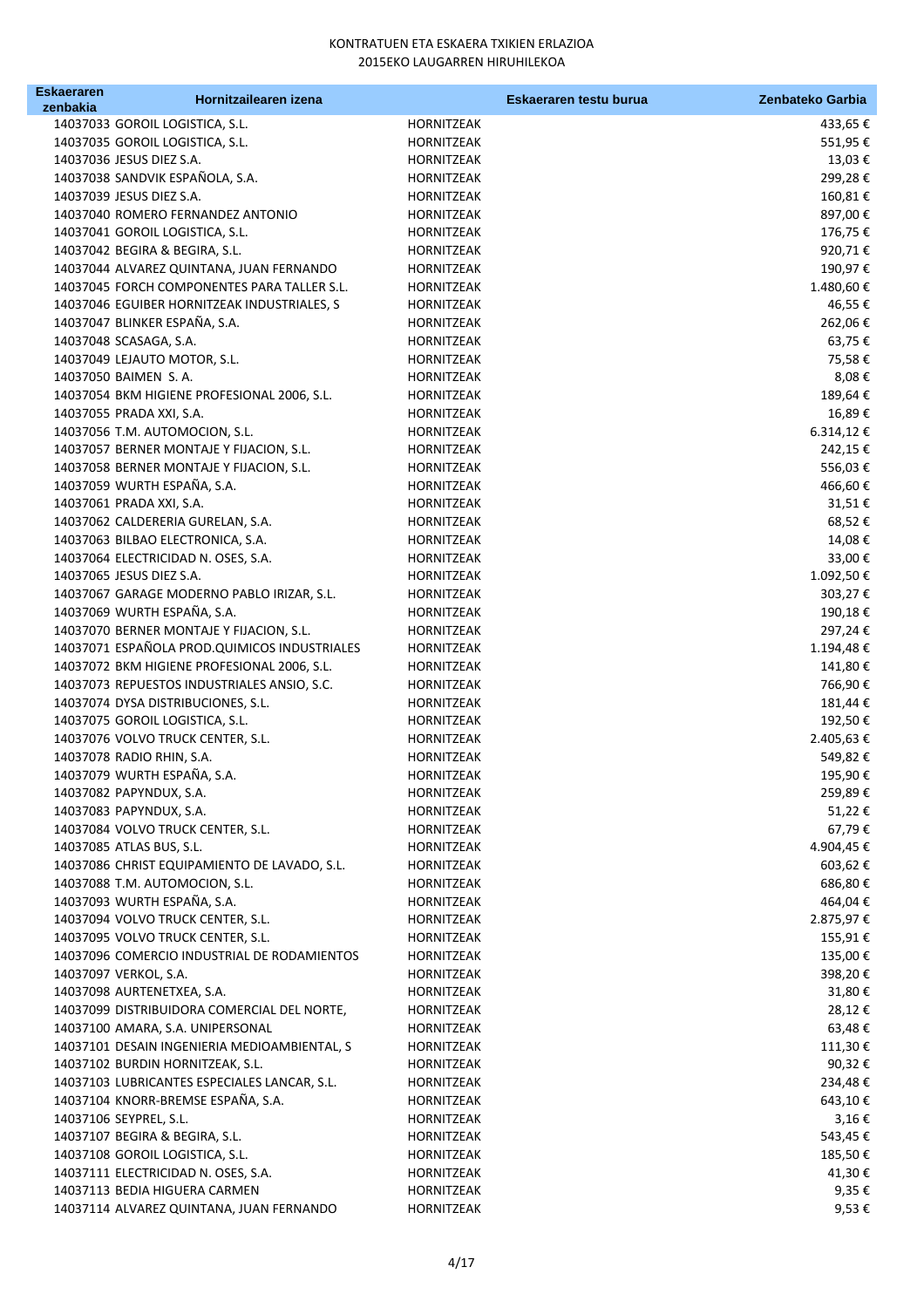| <b>Eskaeraren</b> | Hornitzailearen izena                        | Eskaeraren testu burua | Zenbateko Garbia |
|-------------------|----------------------------------------------|------------------------|------------------|
| zenbakia          |                                              |                        |                  |
|                   | 14037115 PAPYNDUX, S.A.                      | HORNITZEAK             | 412,73 €         |
|                   | 14037116 PENTER COMERCIAL, S.A.              | HORNITZEAK             | 389,70€          |
|                   | 14037117 UNION PAPELERA MERCHANTING, S.L.    | HORNITZEAK             | 329,75€          |
|                   | 14037118 BLINKER ESPAÑA, S.A.                | HORNITZEAK             | 412,85€          |
|                   | 14037120 FERRETERIA ORIA, S.L.               | HORNITZEAK             | 9,24€            |
|                   | 14037122 EPIDOR, S.A.                        | HORNITZEAK             | 52,56€           |
|                   | 14037123 ARTES GRAFICAS GOYA, S.L.           | HORNITZEAK             | 465,00€          |
|                   | 14037124 AIRTALDE S.L.                       | HORNITZEAK             | 77,35€           |
|                   | 14037125 EGUIBER HORNITZEAK INDUSTRIALES, S  | HORNITZEAK             | 50,33€           |
|                   | 14037126 JUAN RAMON SAUBER, S.L.             | HORNITZEAK             | 777,45 €         |
|                   | 14037127 AUSIN, S.L.                         | HORNITZEAK             | 105,00€          |
|                   | 14037128 CRESPO MENDIKOTE, J.LUIS            | HORNITZEAK             | 38,06€           |
|                   | 14037129 FOTO MORANTE, S.L.                  | HORNITZEAK             | 44,01€           |
|                   | 14037130 DATACOL HISPANIA - I. FIJ. TECNICA, | HORNITZEAK             | 319,81€          |
|                   | 14037131 RADIADORES SANTI, S.L.              | HORNITZEAK             | 791,00€          |
|                   | 14037132 GOROIL LOGISTICA, S.L.              | HORNITZEAK             | 182,00€          |
|                   | 14037133 JESUS DIEZ S.A.                     | HORNITZEAK             | 131,56€          |
|                   | 14037134 BEGIRA & BEGIRA, S.L.               | HORNITZEAK             | 45,00€           |
|                   | 14037135 WURTH ESPAÑA, S.A.                  | HORNITZEAK             | 347,00€          |
|                   | 14037136 BILBAO ELECTRONICA, S.A.            | HORNITZEAK             | 5,87€            |
|                   | 14037137 JOSE MANUEL ELIZALDE, S.A.          | HORNITZEAK             | 70,32€           |
|                   | 14037138 BAIMEN S.A.                         | HORNITZEAK             | 311,16€          |
|                   | 14037140 RECAMBIOS SAGASTA, S.L.             | HORNITZEAK             | 66,54€           |
|                   | 14037141 GOROIL LOGISTICA, S.L.              | HORNITZEAK             | 210,35€          |
|                   | 14037142 ELECTRO HERPE, S.L.                 | HORNITZEAK             | 222,96€          |
|                   | 14037143 GOROIL LOGISTICA, S.L.              | HORNITZEAK             | 350,00€          |
|                   | 14037145 AURTENETXEA, S.A.                   | HORNITZEAK             | 238,35€          |
|                   | 14037146 AMARA, S.A. UNIPERSONAL             | HORNITZEAK             | 97,77€           |
|                   | 14037147 BURDIN HORNITZEAK, S.L.             | HORNITZEAK             | 111,30€          |
|                   | 14037148 JUAN RAMON SAUBER, S.L.             | HORNITZEAK             | 20,34€           |
|                   | 14037149 EGUIBER HORNITZEAK INDUSTRIALES, S  | HORNITZEAK             | 130,74€          |
|                   | 14037150 CALDERERIA ANBOTO, S.L.             | HORNITZEAK             | 537,90€          |
|                   | 14037151 GOROIL LOGISTICA, S.L.              | HORNITZEAK             | 183,75€          |
|                   | 14037153 ATLAS BUS, S.L.                     | HORNITZEAK             | 1.509,72€        |
|                   | 14037154 IBARGOYEN HORNITZEAK CARROCEROS     | HORNITZEAK             | 52,71€           |
|                   | 14037155 REPSOL YPF LUBRICANTES Y ESPEC. S.A | HORNITZEAK             | 365,75€          |
|                   | 14037156 AIRTALDE S.L.                       | HORNITZEAK             | 42,78€           |
|                   | 14037157 BLINKER ESPAÑA, S.A.                | HORNITZEAK             | 279,96€          |
|                   | 14037158 LEJAUTO MOTOR, S.L.                 | HORNITZEAK             | 127,95€          |
|                   | 14037160 GOROIL LOGISTICA, S.L.              | HORNITZEAK             | 175,00€          |
|                   | 14037161 BAIMEN S.A.                         | HORNITZEAK             | 81,57€           |
|                   | 14037162 BLINKER ESPAÑA, S.A.                | HORNITZEAK             | 258,40€          |
|                   | 14037163 BLINKER ESPAÑA, S.A.                | HORNITZEAK             | 105,00€          |
|                   | 14037164 BLINKER ESPAÑA, S.A.                | HORNITZEAK             | 222,13€          |
|                   | 14037165 ELECTRICIDAD N. OSES, S.A.          | HORNITZEAK             | 87,40€           |
|                   | 14037166 TALL. ELECTROMECANICOS R. ZULUETA,  | HORNITZEAK             | 1.150,00 €       |
|                   | 14037167 EGUIBER HORNITZEAK INDUSTRIALES, S  | HORNITZEAK             | 38,96€           |
|                   | 14037168 LUBRICANTES ESPECIALES LANCAR, S.L. | HORNITZEAK             | 198,72€          |
|                   | 14037169 SPJ ESPEJOS Y CABLES, S.L.U         | HORNITZEAK             | 53,70€           |
|                   | 14037170 KNORR-BREMSE ESPAÑA, S.A.           | HORNITZEAK             | 195,20€          |
|                   | 14037171 BURDIN HORNITZEAK, S.L.             | HORNITZEAK             | 4,14€            |
|                   | 14037172 UNION PAPELERA MERCHANTING, S.L.    | HORNITZEAK             | 281,25€          |
|                   | 14037173 ALERE HEALTHCARE, S.L.              | HORNITZEAK             | 171,86€          |
|                   | 14037174 LOREA MATERIAL CIENTIFICO, S.L.     | HORNITZEAK             | 136,36€          |
|                   | 14037176 MAPE SEGURIDAD, S.A.                | HORNITZEAK             | 102,70€          |
|                   | 14037177 ATLAS BUS, S.L.                     | HORNITZEAK             | 895,15€          |
|                   | 14037179 IBARGOYEN HORNITZEAK CARROCEROS     | HORNITZEAK             | 26,10€           |
|                   | 14037180 BILBAO ELECTRONICA, S.A.            | HORNITZEAK             | 60,59€           |
|                   | 14037181 BILBAO ELECTRONICA, S.A.            | HORNITZEAK             | 1,59€            |
|                   | 14037182 JUAN RAMON SAUBER, S.L.             | HORNITZEAK             | 212,04€          |
|                   | 14037184 TXOFRE HORNITZEAK INDUSTRIALES      | HORNITZEAK             | 133,06€          |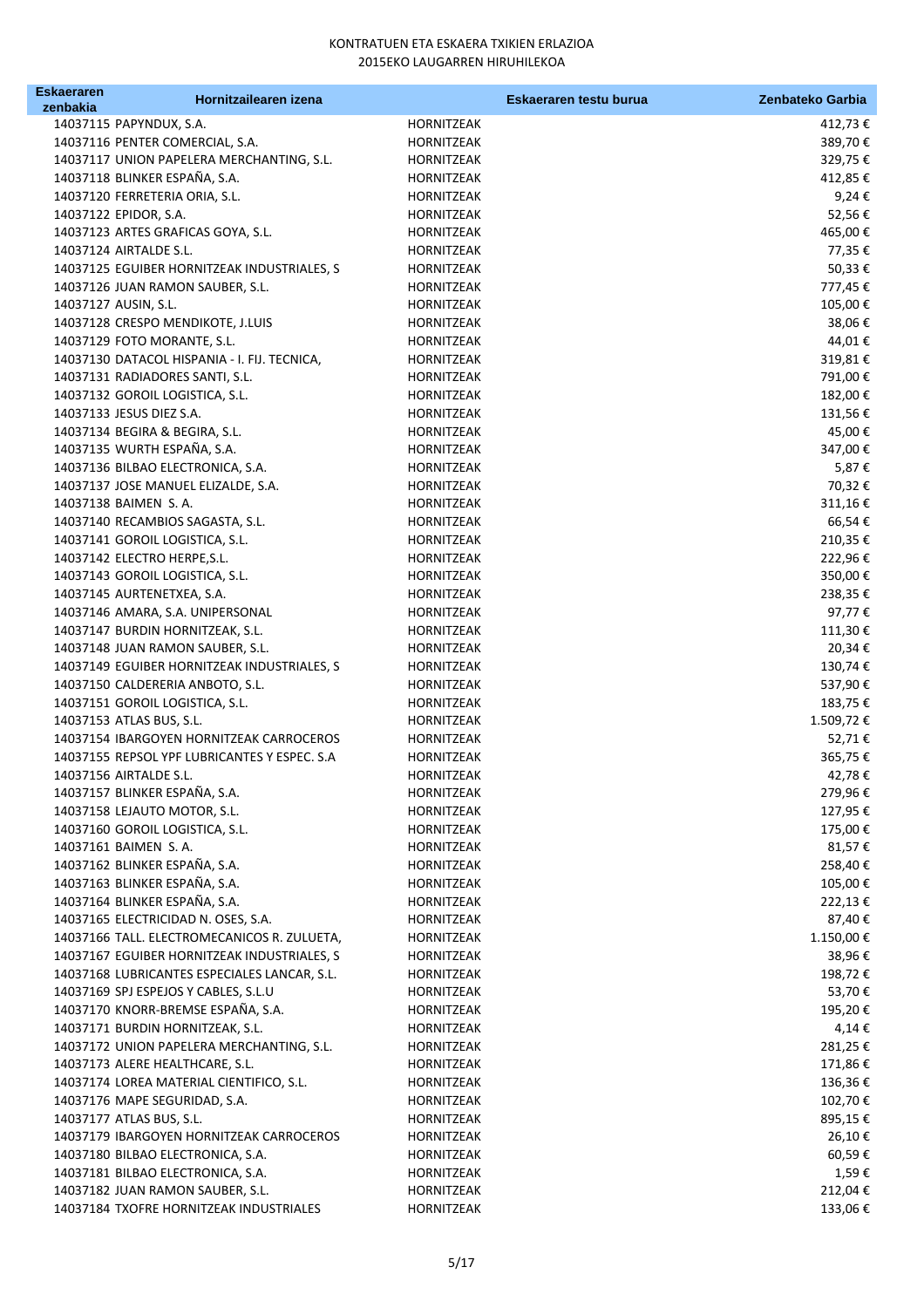| Eskaeraren | Hornitzailearen izena                         |             | Eskaeraren testu burua         | Zenbateko Garbia |
|------------|-----------------------------------------------|-------------|--------------------------------|------------------|
| zenbakia   |                                               |             |                                |                  |
|            | 14037185 GOROIL LOGISTICA, S.L.               | HORNITZEAK  |                                | 175,00 €         |
|            | 14037186 SCASAGA, S.A.                        | HORNITZEAK  |                                | 90,68€           |
|            | 14037187 LEJAUTO MOTOR, S.L.                  | HORNITZEAK  |                                | 43,52€           |
|            | 14037188 INFOPRODUCTS S.L.                    | HORNITZEAK  |                                | 71,31€           |
|            | 14037189 CRONASER, S.L.                       | HORNITZEAK  |                                | 174,72€          |
|            | 14037191 WURTH ESPAÑA, S.A.                   | HORNITZEAK  |                                | 144,00€          |
|            | 14037192 VOLVO TRUCK CENTER, S.L.             | HORNITZEAK  |                                | 528,43€          |
|            | 14037195 SERIGRAFIA ARCOSAN, S.A.L.           | HORNITZEAK  |                                | 105,00€          |
|            | 14037196 SETALDE, S. A                        | HORNITZEAK  |                                | 247,68€          |
|            | 14037198 ELECTRO VIZCAYA, S.A.L.              | HORNITZEAK  |                                | 239,00€          |
|            | 14037199 HORNITZEAK BALMASEDA, S.L.           | HORNITZEAK  |                                | 157,50€          |
|            | 14037201 JUAN RAMON SAUBER, S.L.              | HORNITZEAK  |                                | 144,71€          |
|            | 14037202 CORYR, S.L.                          | HORNITZEAK  |                                | 11,40€           |
|            | 14037203 PRADA XXI, S.A.                      | HORNITZEAK  |                                | 56,10€           |
|            | 14037204 DYSA DISTRIBUCIONES, S.L.            | HORNITZEAK  |                                | 111,48€          |
|            | 14037205 KALON MANTENIMIENTO INDUSTRIAL, S.A. | HORNITZEAK  |                                | 179,52€          |
|            | 14037207 EASOVOX S.L.                         | HORNITZEAK  |                                | 95,00€           |
|            | 14037210 GOROIL LOGISTICA, S.L.               | HORNITZEAK  |                                | 226,45€          |
|            | 14037211 BLINKER ESPAÑA, S.A.                 | HORNITZEAK  |                                | 111,32€          |
|            | 14037212 GARAGE MODERNO PABLO IRIZAR, S.L.    | HORNITZEAK  |                                | 91,18€           |
|            | 14037213 RADIADORES SANTI, S.L.               | HORNITZEAK  |                                | 791,00€          |
|            | 14037214 DATACOL HISPANIA - I. FIJ. TECNICA,  | HORNITZEAK  |                                | 176,11€          |
|            | 14037215 AMARA, S.A. UNIPERSONAL              | HORNITZEAK  |                                | 86,83€           |
|            | 14037216 BURDIN HORNITZEAK, S.L.              | HORNITZEAK  |                                | 24,36€           |
|            | 14037218 CRONASER, S.L.                       | HORNITZEAK  |                                | 609,60€          |
|            | 14037219 BEGIRA & BEGIRA, S.L.                | HORNITZEAK  |                                | 44,55€           |
|            | 14037220 BLINKER ESPAÑA, S.A.                 |             |                                |                  |
|            |                                               | HORNITZEAK  |                                | 143,40€          |
|            | 14037221 ESPAÑOLA PROD.QUIMICOS INDUSTRIALES  | HORNITZEAK  |                                | 213,36€          |
|            | 14037222 TXOFRE HORNITZEAK INDUSTRIALES       | HORNITZEAK  |                                | 41,94€           |
|            | 14037223 T.M. AUTOMOCION, S.L.                | HORNITZEAK  | <b>IMPUESTO GASES FLUORADO</b> | 1.367,40€        |
|            | 14037224 RADIAL, S.L.                         | HORNITZEAK  |                                | 77,88€           |
|            | 14037226 EGUIBER HORNITZEAK INDUSTRIALES, S   | HORNITZEAK  |                                | 237,74€          |
|            | 14037227 POLIFLUOR, S.L.                      | HORNITZEAK  |                                | 71,99€           |
|            | 14037228 ELECTRO VIZCAYA, S.A.L.              | HORNITZEAK  |                                | 168,81€          |
|            | 14037229 STEMMANN-TECHNIK GMBH                | PANTOGRAFOA |                                | 12.245,00€       |
|            | 14037230 SETALDE, S. A                        | HORNITZEAK  |                                | 29,23€           |
|            | 14037231 TXOFRE HORNITZEAK INDUSTRIALES       | HORNITZEAK  |                                | 19,44€           |
|            | 14037232 VERKOL, S.A.                         | HORNITZEAK  |                                | 217,20€          |
|            | 14037233 BURDIN HORNITZEAK, S.L.              | HORNITZEAK  |                                | 70,32€           |
|            | 14037234 PRADA XXI, S.A.                      | HORNITZEAK  |                                | 100,34€          |
|            | 14037235 GOROIL LOGISTICA, S.L.               | HORNITZEAK  |                                | 523,25€          |
|            | 14037236 POLIFLUOR, S.L.                      | HORNITZEAK  |                                | 121,28€          |
|            | 14037237 RADIO RHIN, S.A.                     | HORNITZEAK  |                                | 747,39€          |
|            | 14037238 JESUS DIEZ S.A.                      | HORNITZEAK  |                                | 36,85€           |
|            | 14037240 FADEKAR GUIPUZCOA, S.L.              | HORNITZEAK  |                                | 1.094,44 €       |
|            | 14037241 BEDIA HIGUERA CARMEN                 | HORNITZEAK  |                                | 1.028,50€        |
|            | 14037242 BAIMEN S.A.                          | HORNITZEAK  |                                | 48,88€           |
|            | 14037243 PRADA XXI, S.A.                      | HORNITZEAK  |                                | 7,82 €           |
|            | 14037244 RECAMBIOS SAGASTA, S.L.              | HORNITZEAK  |                                | 27,70€           |
|            | 14037245 COMPONENTES ELECTRONICOS TECNOMEGA,  | HORNITZEAK  |                                | 450,00 €         |
|            | 14037247 TALLER ELECTRICO ALJAMA, S.L.        | HORNITZEAK  |                                | 925,00€          |
|            | 14037248 TALLER ELECTRICO ALJAMA, S.L.        | HORNITZEAK  |                                | 920,69€          |
|            | 14037249 ESPAÑOLA PROD.QUIMICOS INDUSTRIALES  | HORNITZEAK  |                                | 317,46€          |
|            | 14037250 GOROIL LOGISTICA, S.L.               | HORNITZEAK  |                                | 158,20€          |
|            | 14037251 BEGIRA & BEGIRA, S.L.                | HORNITZEAK  |                                | 405,10€          |
|            | 14037252 ROMERO FERNANDEZ ANTONIO             | HORNITZEAK  |                                | 135,00 €         |
|            | 14037253 ESPAÑOLA PROD. QUIMICOS INDUSTRIALES | HORNITZEAK  |                                | 1.134,66€        |
|            | 14037254 BKM HIGIENE PROFESIONAL 2006, S.L.   | HORNITZEAK  |                                | 19,60€           |
|            | 14037255 BLINKER ESPAÑA, S.A.                 | HORNITZEAK  |                                | 328,16€          |
|            | 14037256 JAVIER GONZALEZ MARTIN SANTOOLS      | HORNITZEAK  |                                | 389,79€          |
|            | 14037257 SETALDE, S. A                        | HORNITZEAK  |                                | 164,61€          |
|            |                                               |             |                                |                  |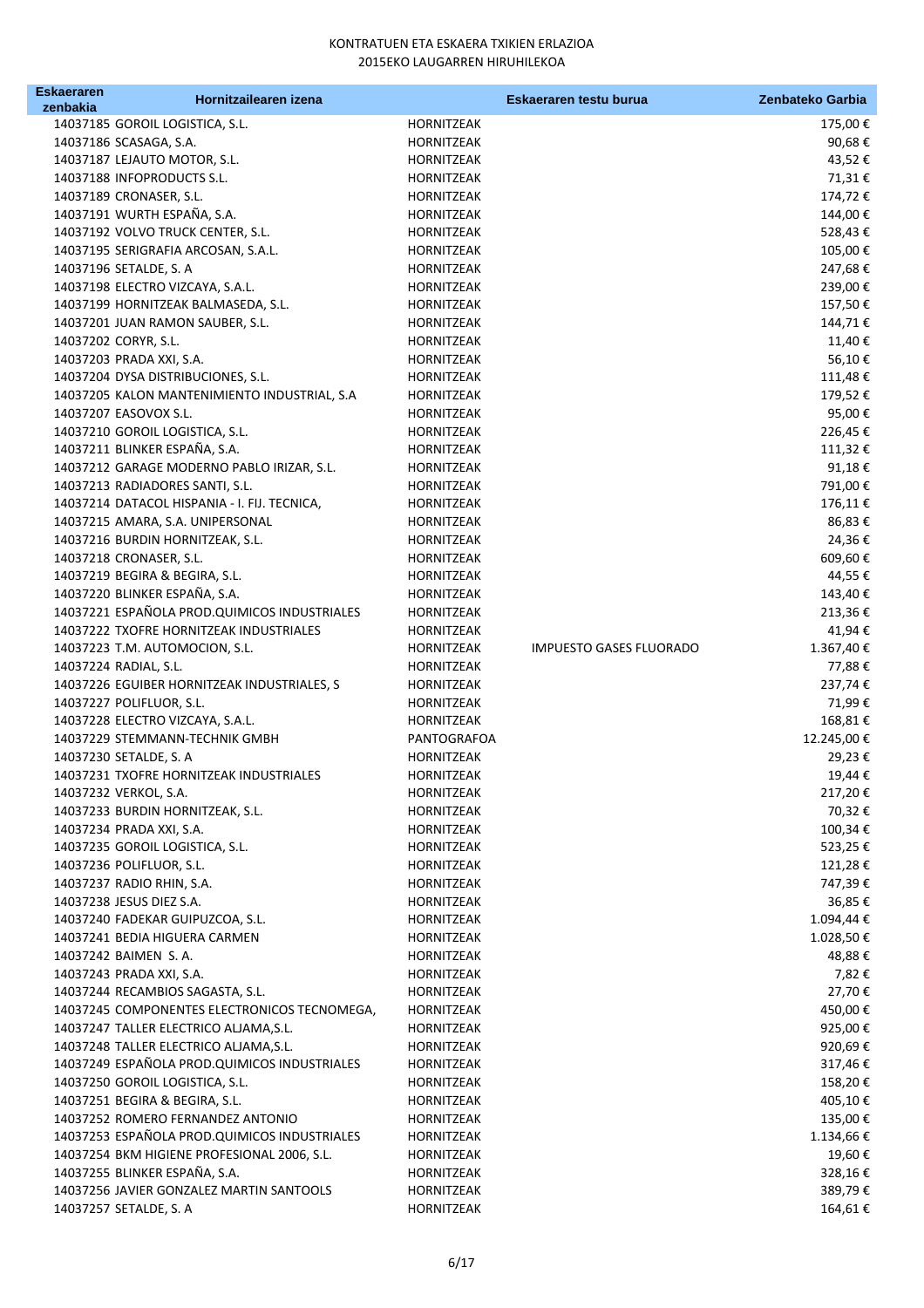| Eskaeraren | Hornitzailearen izena                        |                   | Eskaeraren testu burua | Zenbateko Garbia |
|------------|----------------------------------------------|-------------------|------------------------|------------------|
| zenbakia   |                                              |                   |                        |                  |
|            | 14037258 FORCH COMPONENTES PARA TALLER S.L.  | HORNITZEAK        |                        | 119,00€          |
|            | 14037261 JUNTAS BESMA, S.A.                  | HORNITZEAK        |                        | 89,24€           |
|            | 14037262 BLINKER ESPAÑA, S.A.                | HORNITZEAK        |                        | 331,05€          |
|            | 14037265 BAIMEN S.A.                         | HORNITZEAK        |                        | 581,32€          |
|            | 14037268 TALLER ELECTRICO ALJAMA, S.L.       | HORNITZEAK        |                        | 255,00€          |
|            | 14037271 PRADA XXI, S.A.                     | HORNITZEAK        |                        | 452,50€          |
|            | 14037272 DIPRAX, S.L.                        | HORNITZEAK        |                        | 12,12€           |
|            | 14037273 GOROIL LOGISTICA, S.L.              | HORNITZEAK        |                        | 147,35€          |
|            | 14037274 GOROIL LOGISTICA, S.L.              | HORNITZEAK        |                        | 401,45€          |
|            | 14037277 GOROIL LOGISTICA, S.L.              | <b>HORNITZEAK</b> |                        | 122,50€          |
|            | 14037278 GOROIL LOGISTICA, S.L.              | HORNITZEAK        |                        | 220,15€          |
|            | 14037280 ELECTRICIDAD N. OSES, S.A.          | HORNITZEAK        |                        | 177,26€          |
|            | 14037281 COMERCIO INDUSTRIAL DE RODAMIENTOS  | HORNITZEAK        |                        | 990,00€          |
|            | 14037282 LUBRICANTES ESPECIALES LANCAR, S.L. | HORNITZEAK        |                        | 198,72€          |
|            | 14037283 CHRIST EQUIPAMIENTO DE LAVADO, S.L. | HORNITZEAK        |                        | $600{,}00$ $\in$ |
|            | 14037284 TECN. DE LA ELECTRONICA, S.A.L.     | HORNITZEAK        |                        | 460,00€          |
|            | 14037286 BILBAO ELECTRONICA, S.A.            | HORNITZEAK        |                        | 43,51€           |
|            | 14037287 AMARA, S.A. UNIPERSONAL             | HORNITZEAK        |                        | 904,58€          |
|            | 14037288 ELECTRO VIZCAYA, S.A.L.             | HORNITZEAK        |                        | 78,00€           |
|            | 14037289 JUAN RAMON SAUBER, S.L.             | HORNITZEAK        |                        | 333,67€          |
|            | 14037290 GONZALEZ PUENTE, CELSO              | HORNITZEAK        |                        | 270,00€          |
|            | 14037291 BERNER MONTAJE Y FIJACION, S.L.     | HORNITZEAK        |                        | 385,88€          |
|            | 14037292 JUNIOR DERQUI, S.L.                 | <b>HORNITZEAK</b> |                        | 263,18€          |
|            | 14037293 ELECTRICIDAD N. OSES, S.A.          | HORNITZEAK        |                        | 199,80€          |
|            | 14037294 BEDIA HIGUERA CARMEN                | <b>HORNITZEAK</b> |                        | 74,70€           |
|            | 14037295 TALL. ELECTROMECANICOS R. ZULUETA,  | HORNITZEAK        |                        | 1.965,76€        |
|            | 14037296 BURDIN HORNITZEAK, S.L.             | HORNITZEAK        |                        | 72,78€           |
|            | 14037297 LUBRICANTES ESPECIALES LANCAR, S.L. | HORNITZEAK        |                        | 198,72€          |
|            | 14037298 PRADA XXI, S.A.                     | HORNITZEAK        |                        | 82,50€           |
|            | 14037299 KLEER KIM, S.A.L.                   | HORNITZEAK        |                        | 403,92€          |
|            | 14037300 KNORR-BREMSE ESPAÑA, S.A.           | HORNITZEAK        |                        | 1.529,00€        |
|            | 14037301 EXTECO, S.A.                        | HORNITZEAK        |                        | 76,25€           |
|            | 14037302 METALRING S.COOP.P.                 | HORNITZEAK        |                        | 490,00€          |
|            | 14037303 DENAROT ROTULOS                     | <b>HORNITZEAK</b> |                        | 566,40€          |
|            | 14037307 GOROIL LOGISTICA, S.L.              | HORNITZEAK        |                        | 342,30€          |
|            | 14037308 CALDERERIA GURELAN, S.A.            | HORNITZEAK        |                        | 60,00€           |
|            | 14037310 ELECTRICIDAD N. OSES, S.A.          | HORNITZEAK        |                        | 67,90€           |
|            | 14037312 SIBELCO MINERALES, S.A.             | HORNITZEAK        |                        | 1.264,05€        |
|            | 14037313 SIBELCO MINERALES, S.A.             | HORNITZEAK        |                        | 1.501,15€        |
|            | 14037314 PAPYNDUX, S.A.                      | HORNITZEAK        |                        | 732,04€          |
|            | 14037319 JESUS DIEZ S.A.                     | HORNITZEAK        |                        | 580,00€          |
|            | 14037320 SCAN COIN, S.L.                     | HORNITZEAK        |                        | 312,00 €         |
|            | 14037321 EGUIBER HORNITZEAK INDUSTRIALES, S  | HORNITZEAK        |                        | 1.847,33 €       |
|            | 14037322 DENAROT ROTULOS                     | HORNITZEAK        |                        | 615,60€          |
|            | 14037323 RECAMBIOS SAGASTA, S.L.             | HORNITZEAK        |                        | 306,24 €         |
|            | 14037324 WURTH ESPAÑA, S.A.                  | HORNITZEAK        |                        | 46,73€           |
|            | 14037325 BEGIRA & BEGIRA, S.L.               | HORNITZEAK        |                        | 1.023,29€        |
|            | 14037326 BERNER MONTAJE Y FIJACION, S.L.     | HORNITZEAK        |                        | 276,70€          |
|            | 14037327 BAIMEN S.A.                         | HORNITZEAK        |                        | 817,35 €         |
|            | 14037328 FERRETERIA MIKELDI, S.L.            | HORNITZEAK        |                        | 15,25€           |
|            | 14037331 BEGIRA & BEGIRA, S.L.               | HORNITZEAK        |                        | 56,70€           |
|            | 14037332 BEGIRA & BEGIRA, S.L.               | HORNITZEAK        |                        | 109,44€          |
|            | 14037333 BKM HIGIENE PROFESIONAL 2006, S.L.  | HORNITZEAK        |                        | 212,70€          |
|            | 14037334 FRANCISCO JAVIER ACHIAGA OSUA       | HORNITZEAK        |                        | 2.268,14€        |
|            | 14037335 AKI BRICOLAJE ESPAÑA, S.L.U.        | HORNITZEAK        |                        | 26,12€           |
|            | 14037337 JUAN RAMON SAUBER, S.L.             | HORNITZEAK        |                        | 176,70€          |
|            | 14037338 GARCES GALLEGO MIGUEL               | HORNITZEAK        |                        | 178,39€          |
|            | 14037339 STAPLES PRODUCTOS DE OFICINA, S.L.U | HORNITZEAK        |                        | 120,90€          |
|            | 14037342 GOROIL LOGISTICA, S.L.              | HORNITZEAK        |                        | 205,80€          |
|            | 14037343 DL. DISTRIBUCIONES LOPETEGI, S.L.   | HORNITZEAK        |                        | 117,34 €         |
|            | 14037344 WURTH ESPAÑA, S.A.                  | HORNITZEAK        |                        | 422,61€          |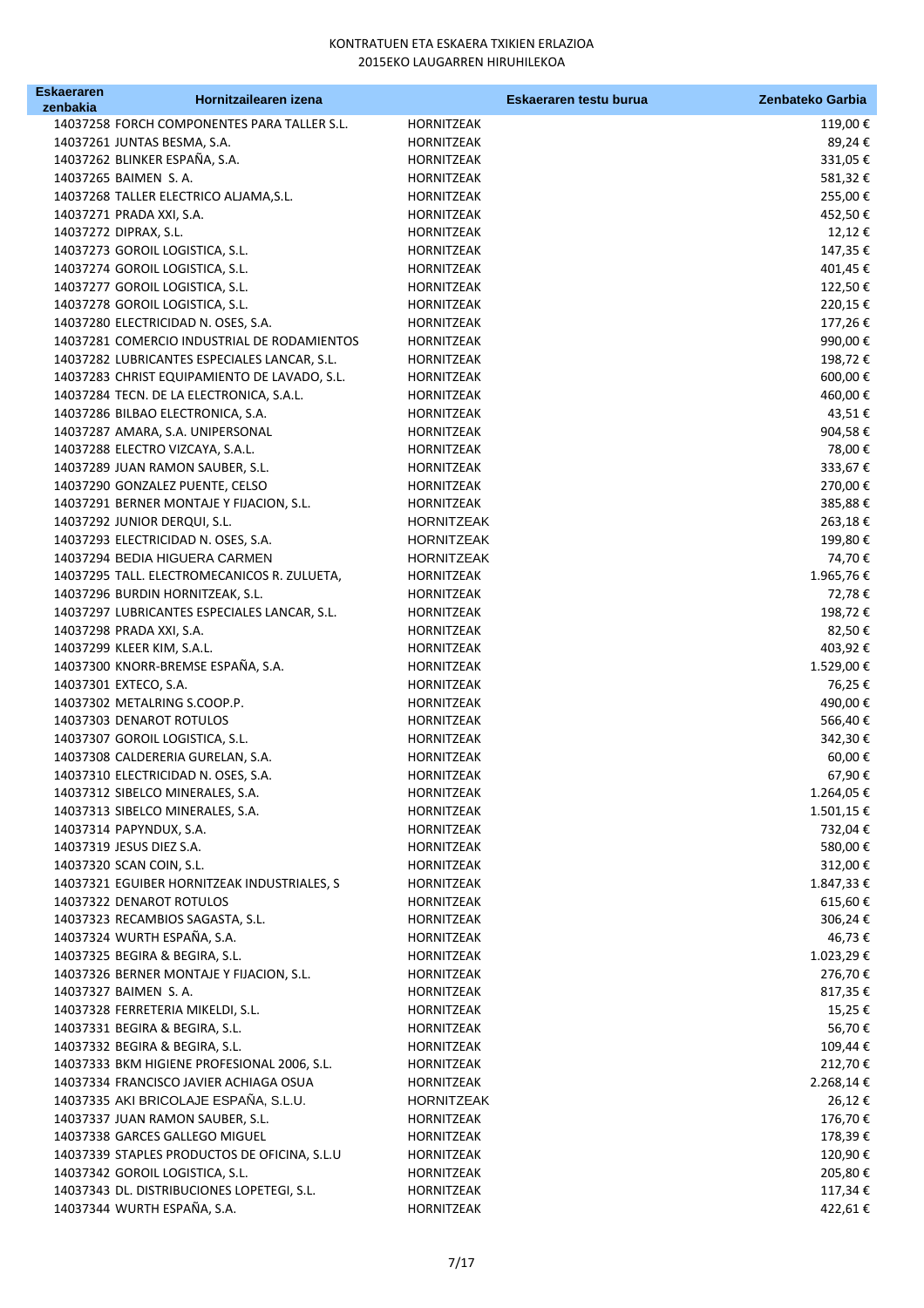| <b>Eskaeraren</b> | Hornitzailearen izena                                 |                          | Eskaeraren testu burua | Zenbateko Garbia     |
|-------------------|-------------------------------------------------------|--------------------------|------------------------|----------------------|
| zenbakia          | 14037345 BLINKER ESPAÑA, S.A.                         |                          |                        |                      |
|                   | 14037346 ATLAS BUS, S.L.                              | HORNITZEAK<br>HORNITZEAK |                        | 200,19€<br>1.223,51€ |
|                   | 14037347 DATACOL HISPANIA - I. FIJ. TECNICA,          | HORNITZEAK               |                        | 228,53€              |
|                   | 14037349 ELECTRICIDAD N. OSES, S.A.                   | HORNITZEAK               |                        | 60,50€               |
|                   | 14037351 T.M. AUTOMOCION, S.L.                        | HORNITZEAK               |                        | 163,00€              |
|                   | 14037353 EGUIBER HORNITZEAK INDUSTRIALES, S           | HORNITZEAK               |                        | 216,72€              |
|                   | 14037354 AIRTALDE S.L.                                | HORNITZEAK               |                        | 237,00€              |
|                   | 14037356 CRONASER, S.L.                               | HORNITZEAK               |                        | 152,40€              |
|                   | 14037358 FORCH COMPONENTES PARA TALLER S.L.           | HORNITZEAK               |                        | 135,53€              |
|                   | 14037359 GOROIL LOGISTICA, S.L.                       | HORNITZEAK               |                        | 182,70€              |
|                   | 14037360 BILBAO ELECTRONICA, S.A.                     | HORNITZEAK               |                        | 1.700,00€            |
|                   | 14037361 ELECTRICIDAD N. OSES, S.A.                   | HORNITZEAK               |                        | 29,00€               |
|                   | 14037362 TALL. ELECTROMECANICOS R. ZULUETA,           | HORNITZEAK               |                        | 467,40€              |
|                   | 14037363 AURTENETXEA, S.A.                            | <b>HORNITZEAK</b>        |                        | 147,00€              |
|                   | 14037364 INDUSTRIAS METALA, S.L.                      | HORNITZEAK               |                        | 106,55€              |
| 14037365 AAF-S.A. |                                                       | HORNITZEAK               |                        | 229,00€              |
|                   | 14037366 AMARA, S.A. UNIPERSONAL                      | HORNITZEAK               |                        | 871,00€              |
|                   | 14037367 INAUXFERR, S.L.                              | HORNITZEAK               |                        | 324,70€              |
|                   | 14037368 DESAIN INGENIERIA MEDIOAMBIENTAL, S          | HORNITZEAK               |                        | 111,30€              |
|                   | 14037369 AIRTALDE S.L.                                | HORNITZEAK               |                        | 257,67€              |
|                   | 14037370 Rail Line Components S.L.U.                  | HORNITZEAK               |                        | 369,02€              |
|                   | 14037371 PRADA XXI, S.A.                              | HORNITZEAK               |                        | 1.542,28€            |
|                   | 14037372 KNORR-BREMSE ESPAÑA, S.A.                    | HORNITZEAK               |                        | 367,80€              |
|                   | 14037373 GONZALEZ PUENTE, CELSO                       | HORNITZEAK               |                        | 184,00€              |
|                   | 14037374 RODAMIENTOS Y SERVICIOS, S.L.                | HORNITZEAK               |                        | 2.160,00€            |
|                   | 14037375 KENCI, S.L.U.                                | <b>HORNITZEAK</b>        |                        | 234,00€              |
|                   | 14037376 GOROIL LOGISTICA, S.L.                       | <b>HORNITZEAK</b>        |                        | 140,35€              |
|                   | 14037377 ALBATROS S.L                                 | HORNITZEAK               |                        | 3.462,00 €           |
|                   | 14037378 ATLAS BUS, S.L.                              | HORNITZEAK               |                        | 136,50€              |
|                   | 14037380 BILBAO ELECTRONICA, S.A.                     | HORNITZEAK               |                        | 670,00€              |
|                   | 14037382 SAFER INSTRUMENTACION, S.L.                  | HORNITZEAK               |                        | 7.000,00 €           |
|                   | 14037384 INGETEAM POWER TECHNOLOGY, S.A.              | HORNITZEAK               |                        | 7.000,00 €           |
|                   | 14037387 FUMGARBI, S. L.                              | HORNITZEAK               |                        | 75,20€               |
|                   | 14037388 DISTRIBUIDORA COMERCIAL DEL NORTE,           | HORNITZEAK               |                        | 94,19€               |
|                   | 14037389 EGUIBER HORNITZEAK INDUSTRIALES, S           | <b>HORNITZEAK</b>        |                        | 4,90€                |
|                   | 14037390 ELECTRICIDAD N. OSES, S.A.                   | HORNITZEAK               |                        | 36,90€               |
|                   | 14037391 DISTRIBUIDORA COMERCIAL DEL NORTE,           | HORNITZEAK               |                        | 47,88€               |
|                   | 14037392 AUSIN, S.L.                                  | HORNITZEAK               |                        | 488,25€              |
|                   | 14037393 VERKOL, S.A.                                 | HORNITZEAK               |                        | 217,20€              |
|                   | 14037395 ELECTRICIDAD N. OSES, S.A.                   | HORNITZEAK               |                        | 9,42€                |
|                   | 14037399 BEGIRA & BEGIRA, S.L.                        | HORNITZEAK               |                        | 693,55€              |
|                   | 14037400 GOROIL LOGISTICA, S.L.                       | HORNITZEAK               |                        | 357,00€              |
|                   | 14037401 BLINKER ESPAÑA, S.A.                         | HORNITZEAK               |                        | 635,54€              |
|                   | 14037402 ELECTROSON, S.A. SAN SEBASTIAN               | HORNITZEAK               |                        | 60,44€               |
|                   | 14037403 OHMPOWER, S.L.                               | <b>HORNITZEAK</b>        |                        | 355,20€              |
|                   | 14037404 BEDIA HIGUERA CARMEN                         | HORNITZEAK               |                        | 23,00€               |
|                   | 14037405 BURDIN HORNITZEAK, S.L.                      | HORNITZEAK               |                        | 24,38€               |
|                   | 14037406 JUAN RAMON SAUBER, S.L.                      | <b>HORNITZEAK</b>        |                        | 150,73€              |
|                   | 14037407 COMERCIAL QUIMICA HERBE, S.L.                | HORNITZEAK               |                        | 270,50€              |
|                   | 14037409 GOROIL LOGISTICA, S.L.                       | HORNITZEAK               |                        | 502,60 €             |
|                   | 14037411 PAPYNDUX, S.A.                               | HORNITZEAK               |                        | 169,19€              |
|                   | 14037413 EASOVOX S.L.                                 | HORNITZEAK               |                        | 95,00€               |
|                   | 14037416 GOROIL LOGISTICA, S.L.                       | HORNITZEAK               |                        | 225,05€              |
|                   | 14037417 TXOFRE HORNITZEAK INDUSTRIALES               | HORNITZEAK               |                        | 685,84€              |
|                   | 14037418 SCASAGA, S.A.<br>14037419 WURTH ESPAÑA, S.A. | HORNITZEAK               |                        | 162,84€<br>849,91€   |
|                   | 14037420 ATLAS BUS, S.L.                              | HORNITZEAK<br>HORNITZEAK |                        | 1.327,45€            |
|                   | 14037421 FADEKAR GUIPUZCOA, S.L.                      | HORNITZEAK               |                        | 314,87€              |
|                   | 14037422 FADEKAR GUIPUZCOA, S.L.                      | HORNITZEAK               |                        | 803,22€              |
|                   | 14037423 BAIMEN S.A.                                  | HORNITZEAK               |                        | 104,39€              |
|                   | 14037425 JESUS DIEZ S.A.                              | HORNITZEAK               |                        | 27,89€               |
|                   |                                                       |                          |                        |                      |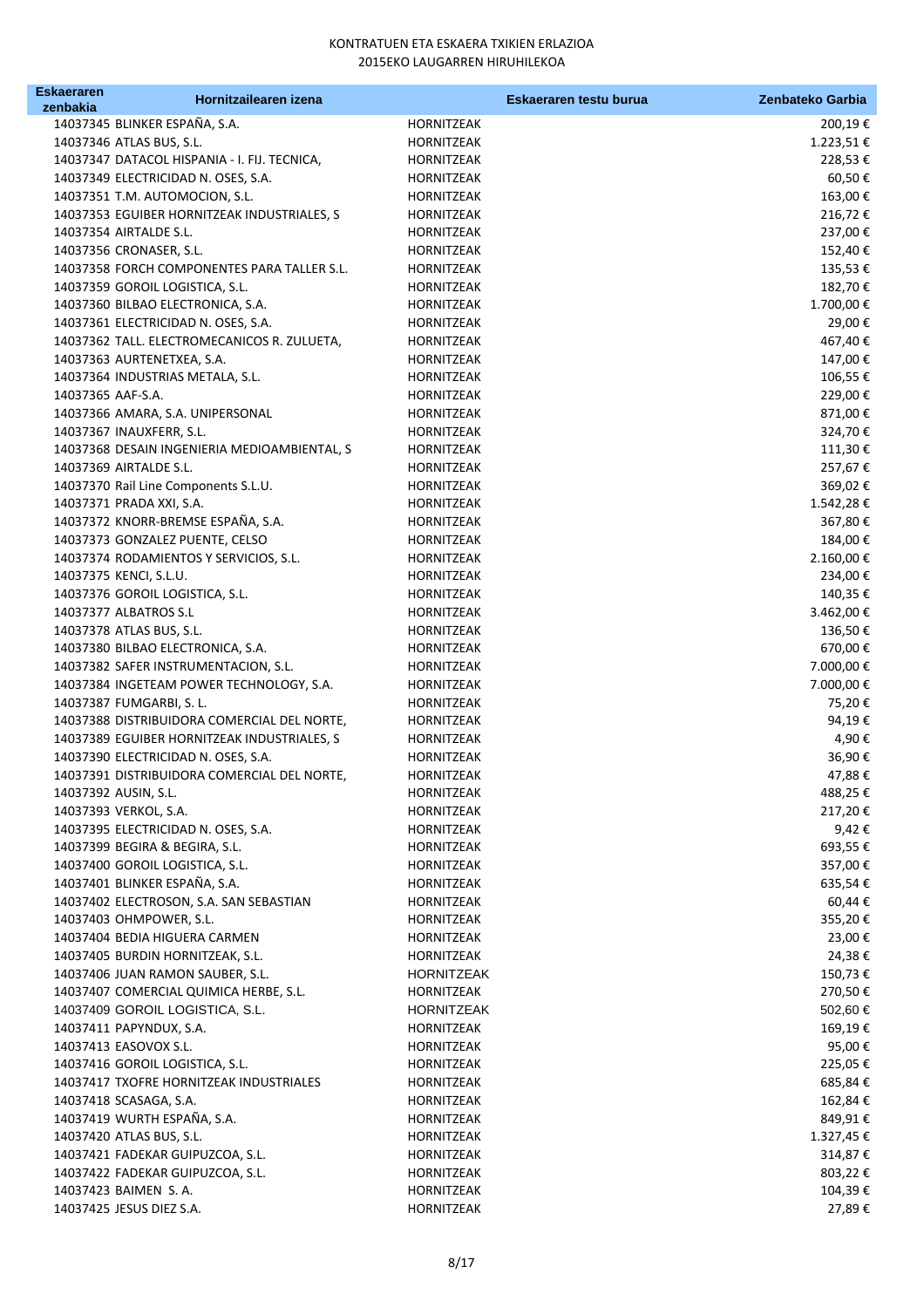| <b>Eskaeraren</b> | Hornitzailearen izena                                              | Eskaeraren testu burua                             | Zenbateko Garbia     |
|-------------------|--------------------------------------------------------------------|----------------------------------------------------|----------------------|
| zenbakia          |                                                                    |                                                    |                      |
|                   | 14037426 VOLVO TRUCK CENTER, S.L.                                  | HORNITZEAK                                         | 409,24€              |
|                   | 14037431 GOROIL LOGISTICA, S.L.                                    | HORNITZEAK                                         | 92,40€               |
|                   | 14037432 GARCES GALLEGO MIGUEL                                     | HORNITZEAK                                         | 21,00€               |
|                   | 14037433 BURDIN HORNITZEAK, S.L.                                   | HORNITZEAK                                         | 8,70€                |
|                   | 14037434 J.A. GALARDI-GALYFER, S.L.                                | HORNITZEAK                                         | 62,50€               |
|                   | 14037435 EPIDOR, S.A.<br>14037436 CRISTALERIA GARCIA ARIÑO S.A.    | HORNITZEAK                                         | 1.562,08€<br>419,40€ |
|                   |                                                                    | HORNITZEAK                                         |                      |
|                   | 14037437 JUAN RAMON SAUBER, S.L.                                   | HORNITZEAK                                         | 81,45€<br>18,30€     |
|                   | 14037438 JUNTAS BESMA, S.A.<br>14037439 ELECTRICIDAD N. OSES, S.A. | HORNITZEAK<br><b>HORNITZEAK</b>                    | 114,84€              |
|                   | 14037440 BEDIA HIGUERA CARMEN                                      | <b>HORNITZEAK</b>                                  | 243,10€              |
|                   | 14037441 CENTRALAIR, S.L.                                          | HORNITZEAK                                         | 23,52€               |
|                   | 14037442 VERKOL, S.A.                                              | HORNITZEAK                                         | 555,00€              |
|                   | 14037443 AMARA, S.A. UNIPERSONAL                                   | HORNITZEAK                                         | 233,00€              |
|                   | 14037444 HORNITZEAK MUGARRA, S.L.                                  | HORNITZEAK                                         | 139,00€              |
|                   | 14037445 BURDIN HORNITZEAK, S.L.                                   | HORNITZEAK                                         | 518,73€              |
|                   | 14037446 C.I.S.A. S.L.                                             | HORNITZEAK                                         | 102,00 €             |
|                   | 14037447 MAPE SEGURIDAD, S.A.                                      | <b>HORNITZEAK</b>                                  | 75,80€               |
|                   | 14037448 FUCHS LUBRICANTES S.A.                                    | HORNITZEAK                                         | 1.890,00€            |
| C12021378         | TRANSPORTES VICUÑA, S.A.                                           | DESGUACE Y TRASLADO VERTEDERO MAQUETA METRO BILBAO | 600,00€              |
| C12021379         | ERMESTEL S.L.                                                      | BATERIA SUSTITUCION MPC06 (TOSHIBA SATELLITE 4090) | 88,57€               |
| C12021380         | SASOIA, S.L.                                                       | FORMACIÓN PREVENCIÓN DROGODEPENDENCIAS G3 Y G4     | 1.260,00€            |
| C12021381         | AFA BIZKAIA                                                        | DETECCIÓN Y MANEJO PERSONAS DEMENCIADAS G3 Y G4    | 225,00€              |
| C12021382         | JOSE MORGADO NISA                                                  | FORMACION GESTIÓN EMOCIONAL/ATENCIÓN CLIENTE G3/G4 | 2.890,00€            |
| C12021383         | TALLERES MOBIBAT, S. L.                                            | REALIZAR CONSTRUCCION Y MONTAJE PASAMANOS          | 405,00€              |
| C12021384         | TALLERES MOBIBAT, S. L.                                            | REALIZAR CONSTRUCCION Y MONTAJE PLATAFORMA FOSO    | 480,00€              |
| C12021385         | CALDERERIA ANBOTO, S.L.                                            | REALIZAR CONSTRUCCION Y MONTAJE PLATAFORMA VIA 8   | 2.512,00€            |
| C12021386         | NAUTICA LEIOA, S.L.                                                | ADAPT.LUCES EMERGENCIA CARENADO FRONTAL TR 404/407 | 2.240,00 €           |
| C12021387         | CERRAMIENTOS INTEGRALES AUNO S.L.U                                 | REPARACION CERRAMIENTOS, PUERTAS T.ARASO.          | 1.705,10€            |
| C12021388         | TAREMAN, S. L.                                                     | REALIZAR LA RETIRADA Y TRATAMIENTO DE GAS COMPRESO | 2.395,00 €           |
| C12021389         | <b>TRANSPORTE XXI</b>                                              | SUSCRIPCION TRANSPORTE XXI - 2015/2016             | 152,49€              |
| C12021390         | MENDI-ONDO. J.M. AIZPURUA Y OTRO, C                                | MANTº. DE ALUMBRADO EN PLANTA Y TALLER AUTOB. ZYA. | 1.090,20€            |
| C12021391         | AUTOREP. APALATEGI-2009,                                           | REP. MAQUINA DIC 500                               | 262,20€              |
| C12021392         | CAMPO Y OCHANDIANO, S.L.                                           | PROCESO SELECC.R.CONTROL PRESUPUESTARIO Y CONTA.   | 12.311,65 €          |
| C12021394         | <b>VENTANACHS CARRION JOSEP</b>                                    | ADQUISICIÓN DE 4 COLUMNAS ELEVADORAS TALLER LEIOA  | 14.650,00 €          |
| C12021396         | CONSULTORES URIZAR Y CIA, S.L.                                     | RENOVACION MARCAS EUSKOTREN                        | 4.968,00€            |
| C12021398         | SEIN BATU, S.L.                                                    | MATERIAL DE FERRETERÍA Y DROGUERÍA                 | 56,03€               |
| C12021399         | BETIKOAK, S.L.                                                     | TRANSPORTE Y COLOCACIÓN 3 PANTÓGRAFOS MUSEO        | 368,70€              |
| C12021400         | SUPREME FLOORS IBERICA, S.L.U.                                     | PAVIMENTO ANTIDESLIZANTE ZONA LAVADERO LEBARIO     | 4.000,00 €           |
| C12021401         | DEIKA, S.A.                                                        | ROTULACION CON VINILO TRANVIA 407                  | 2.844,50€            |
| C12021402         | SABICO SEGURIDAD, S.A.                                             | 2015.09 REPARACION CCTV OFICINAS ATXURI            | 199,89€              |
| C12021403         | RAFAEL ALCORTA Y ABOGADOS, S.L.                                    | ABOGADOS LABORALISTAS AUTOS 294/2015               | 500,00€              |
| C12021404         | COMERCIAL ALDAZABAL, S.L.                                          | DESINSECTACIÓN COLECCIÓN UNIFORMES MUSEO           | 397,30€              |
| C12021405         | MENSAJEROS UROLA, S.L.                                             | GATOS MENSAJERÍA SEPTIEMBRE 2015                   | 49,60€               |
| C12021406         | EATON INDUSTRIES (Spain), S.L.                                     | SUSTITUCION MODULOS BATERIA SAIS LUTXANA           | 1.820,14€            |
| C12021407         | REVENGA INGENIEROS, S.A.                                           | 2016.09 CABLEADO MUSEO FFCC                        | 15.000,00€           |
| C12021408         | UTE TELVENT - INSITELSA                                            | SUMINISTRO Y COLOCACIÓN DE MONITORES TFT EN CAES   | 3.513,40€            |
| C12021409         | PEGAMO EQUIP. FERROVIARIO, S.L.                                    | SUSTITUCIÓN DE LA PANTALLA DEL BAJA BOGIES         | 2.577,80 €           |
| C12021410         | BILBAO ELECTRONICA, S.A.                                           | ARMARIO PARA GUARDAR EQUIPOS DE PROTECCIÓN         | 395,55 €             |
| C12021411         | SEYPREL, S.L.                                                      | PARACHOQUES TIPO B PROTECCION CANTOS T.ARASO       | 524,98€              |
| C12021412         | RAFAEL ALCORTA Y ABOGADOS, S.L.                                    | ABOGADOS LABORALISTAS AUTOS 276/15                 | 700,00€              |
| C12021413         | IBERMATICA, S.A.                                                   | LICENCIAS WINDOWS 8 VDA + SUSCRIPCION 1 AÑO        | 890,00€              |
| C12021414         | MONTTE, S.L.                                                       | SUMINISTRO 96 BUZONES DOCUMENTACION RESIDENC.ARASO | 5.821,35 €           |
| C12021415         | ZIRAUNA, S.L.                                                      | EQUIPACIÓN CICLISMO                                | 2.853,10€            |
| C12021416         | ZIRAUNA, S.L.                                                      | EQUIPACIÓN ATLETISMO                               | 2.889,22 €           |
| C12021417         | ATXEGA JAUREGIA                                                    | KILOMETROAK USURBIL 2015                           | 471,36€              |
| C12021418         | La Alhóndiga Centro de Ocio y Cultu                                | COMITE UIC INTERCITY Y ALTA VELOCIDAD              | 497,76€              |
| C12021419         | CMGIPUZKOA, S.L.                                                   | ANUNCIO DV                                         | 650,00€              |
| C12021420         | CMGIPUZKOA, S.L.                                                   | PUBLICIDAD DV                                      | 900,00€              |
| C12021421         | CMGIPUZKOA, S.L.                                                   | PUBLICIDAD DV                                      | 650,00€              |
| C12021422         | ADEGI                                                              | INSCRIPCIÓN CARRERA EMPRESAS QUE SE MOJAN          | 240,00€              |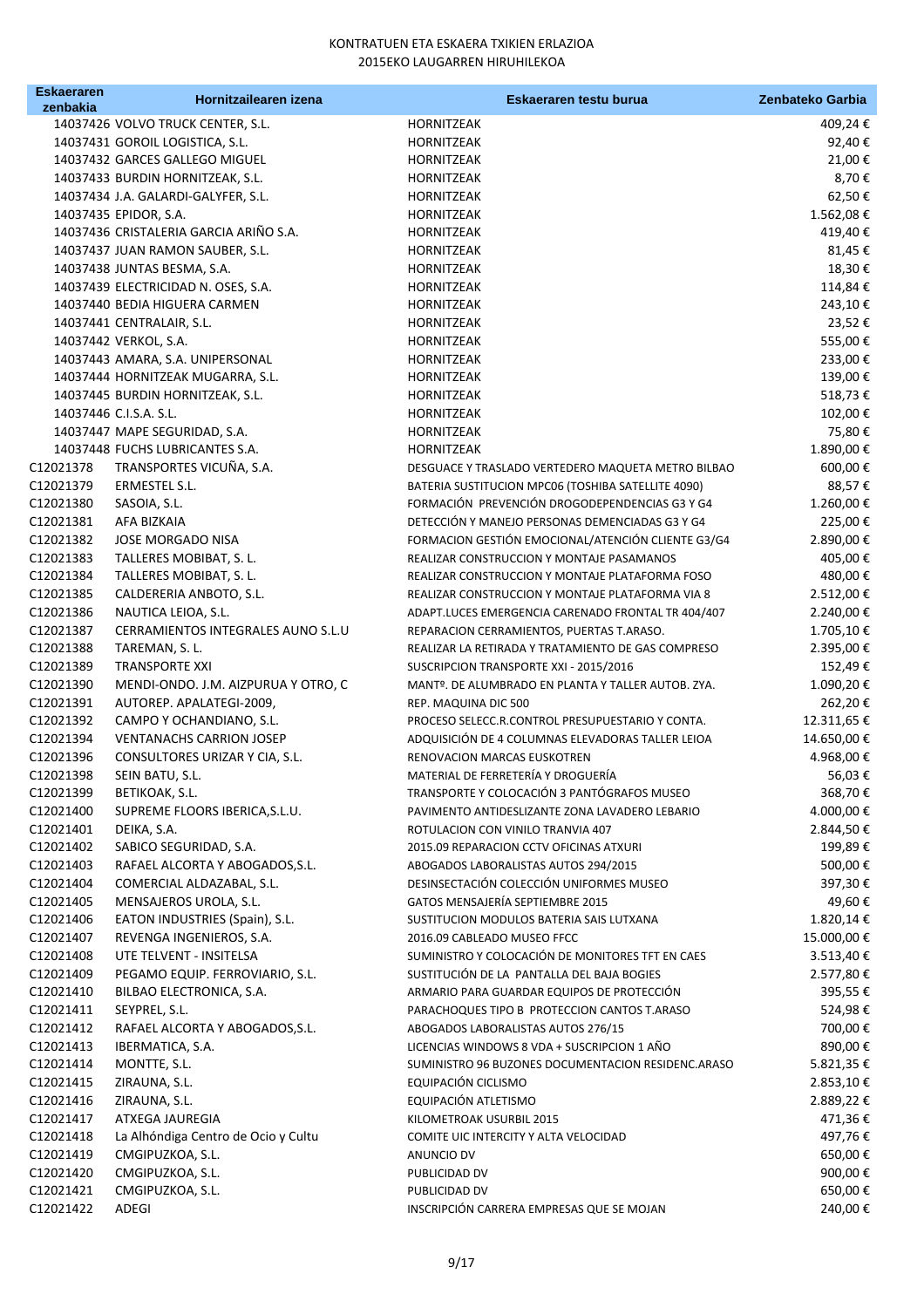| <b>Eskaeraren</b>      | Hornitzailearen izena                                             | Eskaeraren testu burua                                                                   | Zenbateko Garbia   |
|------------------------|-------------------------------------------------------------------|------------------------------------------------------------------------------------------|--------------------|
| zenbakia<br>C12021423  | <b>IRAGARRI S.L.</b>                                              | <b>ANUNCIO PRENSA</b>                                                                    | 851,00€            |
| C12021424              | <b>MONDRAGON LINGUA S.COOP.</b>                                   | <b>INGLES DIRECTIVOS</b>                                                                 | 880,00€            |
| C12021425              | DEIKA, S.A.                                                       | LOTERIA NAVIDAD 2015                                                                     | 595,00€            |
| C12021426              | EDITORIAL IPARRAGUIRRE, S.A.                                      | <b>ANUNCIO PRENSA</b>                                                                    | 2.000,00 €         |
| C12021427              | NOTICIAS DE GIPUZKOA                                              | PUBLICIDAD PRENSA                                                                        | 1.250,00€          |
| C12021428              | NOTICIAS DE GIPUZKOA                                              | <b>ANUNCIO PRENSA</b>                                                                    | 740,00€            |
| C12021429              | NOTICIAS DE GIPUZKOA                                              | PUBLICIDAD PRENSA                                                                        | 370,00€            |
| C12021430              | ELECTRICIDAD URKI, S.A.                                           | REPARACION BOBINAS MOTORES-VENTILADORES UT-200                                           | 820,00€            |
| C12021431              | INDUSTRIAS ELECTRIC. HERGOROS, S.L.                               | CARCASA MOTOR CEE TIPO TA-6788-R1, Nº451134                                              | 790,64€            |
| C12021432              | TALLERES ARCOGAS, S. A.                                           | REPAR.SOPLETE CORTE UNIVE.C/MANGUER BITUBO OX/PR                                         | 211,00€            |
| C12021433              | SGS INSPECCIONES REGLAMENTARIAS, S.                               | LEGALIZACIÓN-REGISTRO LAS APQ DE LBARIO Y ARASO                                          | 2.100,00€          |
| C12021434              | EDITORIAL ARANZADI, S.A.                                          | DUO LEY DE ENJUICIAMIENTO CIVIL Y CRIMINAL                                               | 55,72€             |
| C12021435              | ASOC NAVARRA AMIGOS FFCC                                          | EXHIBICIÓN DE MODELISMO TRIPULADO                                                        | 600,00€            |
| C12021436              | MONTAJES ELECTRICOS SAN IGNACIO, S.                               | TENDIDO Y CONEXIONADO DE FIBRA OPTICA CUARTOS TCOS                                       | 2.650,87€          |
| C12021437              | CODEAM, S.L.                                                      | CAMBIO FILTROS SEPARADOR HIDROCARBUROS COMPRESOR                                         | 605,48€            |
| C12021440              | SANCHEZ FELIX JOSE LUIS                                           | MINUTA HONORARIOS LETRADO JOSE LUIS SANCHEZ FELIX                                        | 3.226,50€          |
| C12021441              | BOULANDIER CIRUELOS FCO. JAVIER                                   | COMPRA LIBRO PARQUE MÓVIL FERROCARRILES VASCONGADO                                       | 35,85€             |
| C12021442              | OFIMATIKA LAN, S.L.L.                                             | REPARACION CABEZAL IMPRESORA EVOLIS PEBBLE                                               | 450,00€            |
| C12021443              | UTE TELVENT - INSITELSA                                           | SUSTITUCIÓN FLAPS EN PASOS DE HENDAIA                                                    | 3.162,60€          |
| C12021444              | RUBEN SALVADOR Y ALBERTO ALONSO COM                               | INSTALACION DE PUNTOS DE RED EN COCHERAS AUTOBUSES                                       | 1.300,00€          |
| C12021445              | <b>GONZALEZ FERNANDEZ-CORUGEDO Mª LUIS</b>                        | COMPRA LIBROS BIBLIOTECA MUSEO                                                           | 64,66€             |
| C12021446              | DTM C. LOIGAK KONPON., S.L.                                       | ITV LAND ROVER BI5307BW                                                                  | 146,50€            |
| C12021447              | <b>GEINSA INSTALACIONES INDUSTRIALES</b>                          | MOTOR NEUMATICO SALA PINTURA T.ARASO                                                     | 2.600,00 €         |
| C12021448              | ZORNOTZAKO BARNETEGIA                                             | MATRÍCULA Y PENSIÓN INTERNADO EUSKERA                                                    | 2.040,50€          |
| C12021449              | MONTAJES ELECTRICOS SAN IGNACIO, S.                               | INSTALACIONES COBRE CANALETAS Y TOMAS TRASLADOS                                          | 7.253,70€          |
| C12021450              | MAIZPIDE, S.COOP.LTDA                                             | MATRICULA Y PENSION INTERNADO EUSKERA                                                    | 5.142,00€          |
| C12021451              | SOCIEDAD BILBAINA                                                 | VISITA SNCF A LA LINEA 3                                                                 | 693,00€            |
| C12021453              | RAFAEL ALCORTA Y ABOGADOS, S.L.                                   | ABOGADOS LABORALISTAS AUTOS 1132/14                                                      | 300,00€            |
| C12021458              | GRUAS GARRO, S. L.                                                | REMOLCAR BUS 452 DESDE COCH. ZUMAIA A GAR. MODERNO                                       | 900,00€            |
| C12021459              | IRU PUERTAS Y AUTOMATISMOS                                        | REVISAR INSTALACIÓN PUERTA CORREDERA PRINCIPAL LEI                                       | 60,00€             |
| C12021460              | COMPOFILM PREIMPRESION, S.L.                                      | MAQUETAC. HORARIOS MARQUESINAS Y MANO GIP/INVIE/15                                       | 660,00€            |
| C12021461<br>C12021462 | GARAGE MODERNO PABLO IRIZAR, S.L.                                 | MONTAR RODAMIENTO BUJE AUTOBUS 453.                                                      | 389,42€            |
| C12021463              | MINTEGUI INDUSTRIAS DEL CAMION, S.A<br>IRU PUERTAS Y AUTOMATISMOS | REVISAR MUESTRA TESTIGO EDC MICROBUS USANSOLO<br>REPARAR PERSIANA Y PUERTA PLELEVA LEIOA | 387,19€            |
| C12021464              | GRUAUTO ASISTENCIA, S.L.                                          | RECOGER MICRO EN USANSOLO Y LLEVAR A IVECO ZAMUDIO                                       | 158,00€<br>279,60€ |
| C12021465              | CODEAM, S.L.                                                      | PURGADOR AUTOMATICO I.R SILO AMARA                                                       | 78,00€             |
| C12021467              | MANUTENCION VICINAY, S.A.                                         | REP. GRUA DE 15T. VIA 14 LEBARIO                                                         | 192,00€            |
| C12021468              | ELECTRICIDAD URKI, S.A.                                           | REBOBINADO DE MOTORES VENTILADORES UT-200                                                | 531,63€            |
| C12021469              | CODEAM, S.L.                                                      | REP. SECADOR DEL COMPRESOR DE AIRE DE GERNIKA                                            | 910,20€            |
| C12021470              | AUTOMOVILES EUSKALDUNA, S.L.                                      | REVISION FURGONETA Y REPARACION                                                          | 284,36€            |
| C12021471              | RAFAEL ALCORTA Y ABOGADOS, S.L.                                   | ABOGADOS LABORALISTAS CONFLICTO CONVENIO 11/15                                           | 1.800,00€          |
| C12021472              | WOLTERS KLUWER ESPAÑA S.A.                                        | TODO SOCIAL ABRIL/2015 - MARZO/2016                                                      | 141,00€            |
| C12021473              | WOLTERS KLUWER ESPAÑA S.A.                                        | RELACIONES LABORALES GUIA JUNIO/2015 - MAYO/2016                                         | 163,00€            |
| C12021474              | ONDOAN SERVICIOS, S.A.                                            | REP. DE CLIMA EDIFICIO OFICINAS                                                          | 449,62€            |
| C12021475              | TALLERES TARAMONA, S.L.                                           | REPARAR EMBRAGUE Y VÁLVULA EGR FURGONETA FIAT LEIO                                       | 433,32€            |
| C12021476              | TALLERES TARAMONA, S.L.                                           | REPARAR FURGONETA 2241GKZ                                                                | 497,40€            |
| C12021477              | INDUSTRIAS ELECTRIC. HERGOROS, S.L.                               | REPAR. MOTOR DE TRACCION 448468                                                          | 2.149,00€          |
| C12021478              | MIGUEL ANGEL SOBRON EXPRESS, S.L.                                 | TRANSP. PAQUETERIA MES DE SEPTIEMBRE                                                     | 2.440,42€          |
| C12021479              | INDUSTRIAS ELECTRIC. HERGOROS, S.L.                               | CARCASA Nº 451145 BOBINA AUXILIAR Y EQUILIBRADO                                          | 1.343,63 €         |
| C12021480              | KILIKOLOR, S,.L.                                                  | MATERIAL DE ESCRITORIO Y FOTOCOPIAS                                                      | 57,30€             |
| C12021481              | JUAN JOSE MONTEJO, S.L.                                           | COLOCACIÓN CERRADURA, LLAVES Y MANILLAS FORMACIÓN                                        | 296,68€            |
| C12021482              | <b>GERMAN ALBERDI JUARISTI</b>                                    | NUEVO TRANSPORTE ASIENTOS 3500 ARASO-MUSEO                                               | 220,00€            |
| C12021483              | DEIKA, S.A.                                                       | EXPOSICIÓN TEMPORAL CENTENARIO FUNICULAR ARTXANDA                                        | 1.730,00€          |
| C12021484              | MINTEGUI INDUSTRIAS DEL CAMION, S.A                               | REPARAR SUSPENSIÓN MICROBUS USANSOLO                                                     | 595,44 €           |
| C12021485              | MINTEGUI INDUSTRIAS DEL CAMION, S.A                               | REPARAR GOLPE FRONTAL IZQUIERDO MICROBUS USANSOLO                                        | 195,20€            |
| C12021488              | BIKENDI ITURGINTZA, S.L.                                          | REPARACIÓN RETRETE SEÑORAS MUSEO                                                         | 132,23€            |
| C12021489              | SANCHEZ FLORES JUAN ANTONIO                                       | PROCEDIMIENTO ABREVIADO 107/2015                                                         | 312,75€            |
| C12021490              | METALURGICA MARINA, S.A.                                          | REPARAR SOPORTE VOLANTE FRENO FUNICULAR                                                  | 25,00€             |
| C12021492              | AUTOS ZUMAIA, S.L.                                                | REV. PREITV, MANTº 15.000 KMTS CITROEN BERL 3331BSB                                      | 302,97€            |
| C12021493              | T.M. AUTOMOCION, S.L.                                             | REPARAR CILINDRO PRENSA MEGA REF.50TN TALLER LEIOA                                       | 578,00€            |
| C12021494              | VOLVO TRUCK CENTER, S.L.                                          | REVISAR FALLO SUSPENSIÓN DELANTERA A485                                                  | 258,76€            |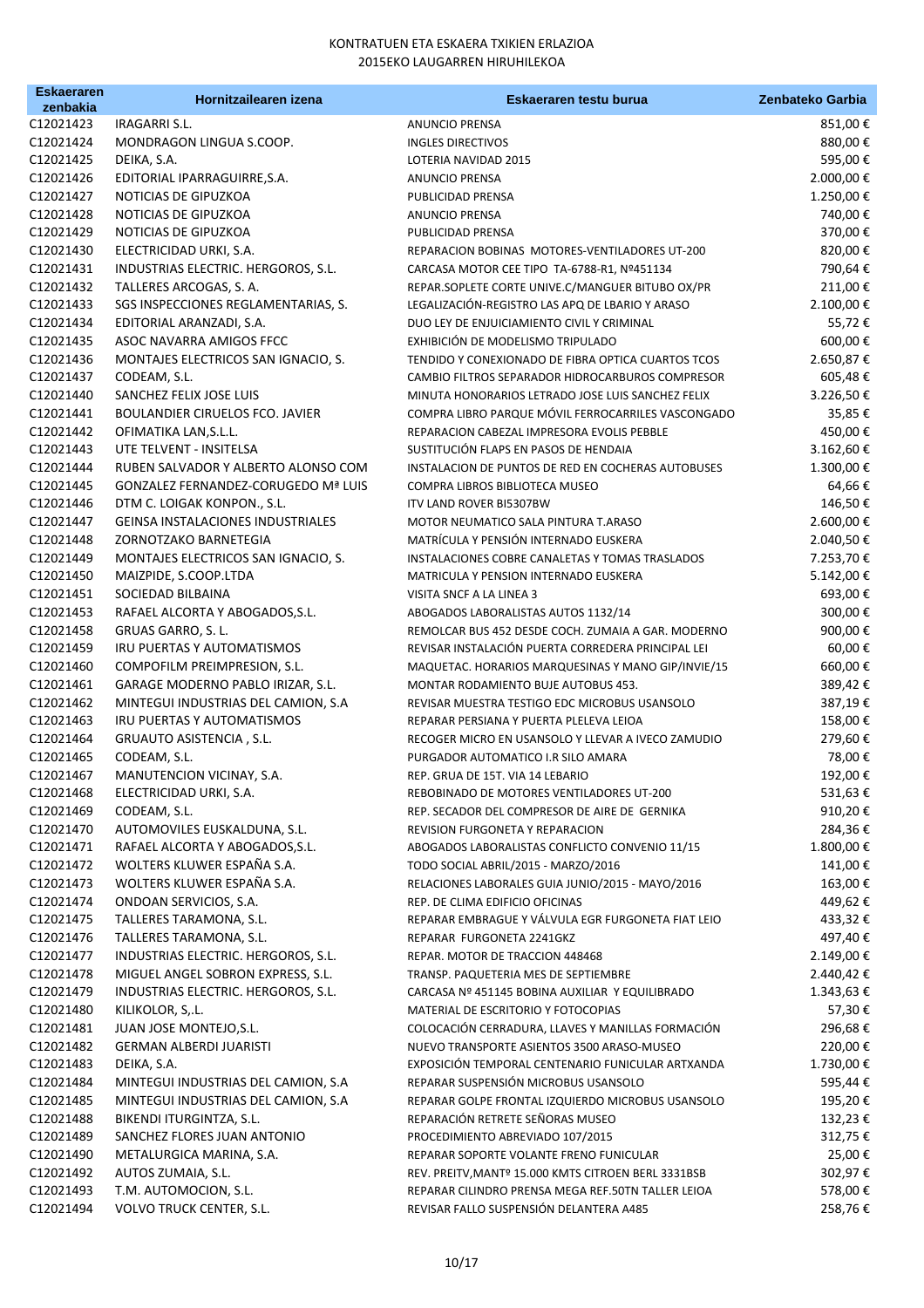| <b>Eskaeraren</b>      | Hornitzailearen izena                                          | Eskaeraren testu burua                                                                | Zenbateko Garbia        |
|------------------------|----------------------------------------------------------------|---------------------------------------------------------------------------------------|-------------------------|
| zenbakia<br>C12021495  | FRENOS VASCOS, S.L.                                            | REPARAR GATO N15/20 TALLER DE LEIOA                                                   | 285,00€                 |
| C12021496              | PEGAMO EQUIP. FERROVIARIO, S.L.                                | REPARACIÓN DE BAJA BOGIES                                                             | 178,50€                 |
| C12021497              | INDUSTRIAS ELECTRIC. HERGOROS, S.L.                            | EQUILIBRAR DOS MOTORES TA-6788, Nº16 Y 52                                             | 360,00€                 |
| C12021498              | ATISAE, ASISTENCIA TECNICA INDUSTR                             | INSPECCION OCA INSTALACIÓN DE BAJA TENSION LUTXANA                                    | 460,00€                 |
| C12021499              | NAUTICA LEIOA, S.L.                                            | REP. TAPA CONEXIONES UT-200                                                           | 150,00€                 |
| C12021500              | ESM INSTITUTO DE INV. Y FORM. EN S                             | FORMACION ECORAIL G3 AGENTES TREN LEBARIO                                             | 2.000,00€               |
| C12021501              | MONTAJES ELECTRICOS SAN IGNACIO, S.                            | REP. FOCOS Y RELOJ                                                                    | 85,44 €                 |
| C12021502              | DURANGOKO UDAL EUSKALTEGIA                                     | PROMOCIÓN DE EUSKERA                                                                  | 290,00€                 |
| C12021503              | CONTACTOS SOLICON, S.L.                                        | RECUPERACION DE CONTACTOS ALTA TENSION UT-200                                         | 1.151,29€               |
| C12021504              | COPROHI, S.L.                                                  | MESAS PARA SALA CAFE EN PLANTA                                                        | 289,90€                 |
| C12021505              | FONTANERIA MEZGO, S.L.                                         | ROTURA TUBERIA DEPOSITO DE HIDROCARBUROS TALLER                                       | 312,23€                 |
| C12021506              | EIZALAR, S.L. IMPERMEABILIZACIONES                             | REPARAC. TEJADO E IMPERMEABILIZ. CANALON COCH. ZYA                                    | 1.089,50€               |
| C12021507              | ARCAS GRUBER, S.A.                                             | REALIZAR DOS LLAVES CAJA FUERTE CONDUCTORES LEIOA                                     | 40,00€                  |
| C12021508              | FONTANERIA MEZGO, S.L.                                         | COLOCAR CONTADOR AGUA EN MÁQUINA LAVADO LEIOA                                         | 418,16€                 |
| C12021509              | AUTOS ZUMAIA, S.L.                                             | REVISION PREITV Y CAMBIAR 2 CUBIERTAS FURG 5239BSC                                    | 311,42€                 |
| C12021510              | AUTOS ZUMAIA, S.L.                                             | REVISION PREITV Y CAMBIAR 2 CUBIERTAS FURG 5238BSC                                    | 220,92€                 |
| C12021511              | JESUS DIEZ S.A.                                                | PUESTA EN MARCHA EN N/INSTALAC. CAJA CAMBIOS BUS62                                    | 497,86€                 |
| C12021512              | HIRUKEI, S.L.U.                                                | REPARACION MAQUINA ARRASTRE ZAGRO E-MAXI                                              | 652,44 €                |
| C12021513              | NEWTEK SOLIDOS, S.L.                                           | CAMBIO DE DOS BOQUILLAS Y UN PILOTO. SILO AMARA                                       | 87,97€                  |
| C12021514              | AUTOS ZUMAIA, S.L.                                             | CAMBIAR BATERIA CITROEN BERLINGO 3331 BSB GIPUZK.                                     | 152,34€                 |
| C12021517              | SABICO SEGURIDAD, S.A.                                         | 2015.10 REPARACIÓN CCTV OFICINAS ATXURI                                               | 1.369,48€               |
| C12021518              | TAREMAN, S. L.                                                 | COLOCACIÓN PANELES DE METACRILATO A/C                                                 | 124,23€                 |
| C12021519              | BABESMENA KOMUN., S.L.                                         | IMPRESIÓN CARTELES HORARIOS INVIERNO                                                  | 1.213,69€               |
| C12021520              | BEHARGINTZA TXORIERRI, S.L.                                    | GESTION PERFIL DUE EMPRESA_ANUNCIO PRENSA                                             | 810,00€                 |
| C12021521              | SANTILLAN INSTALACIONES, S.A.                                  | REP. DE PEQUEÑAS FUGAS DE GAS                                                         | 161,60€                 |
| C12021522              | JUAN JOSE MONTEJO, S.L.                                        | REP. CAJA CERRADURA ENTRADA TALLER                                                    | 49,68€                  |
| C12021523              | SABICO SEGURIDAD, S.A.                                         | 2015.10 REPARACIÓN CCTV ELGOIBAR                                                      | 163,40€                 |
| C12021524              | ALBATROS S.L                                                   | ACTUALIZACIONES SOFTWARE 2015_2017 ITINERARIOS T.B                                    | 16.398,72€              |
| C12021525              | SEIN BATU, S.L.                                                | MATERIAL FERRETERÍA TALLER MUSEO                                                      | 25,92€                  |
| C12021526              | RUIZ LOBATO XABIER                                             | TRABAJOS DE CARPINTERIA EN OFICINA SECRETARIA DE DIRECCIOI                            | 146,25€                 |
| C12021527              | S.GALLARDO, S.L.U. - MECALUX                                   | ESTANTERIAS ALMACEN DE APQ'S TALLER ARASO                                             | 2.275,00 €              |
| C12021528              | NEXTEL, S.A.                                                   | ADQUISICION FIREWALLS CHECK POINT 1120                                                | 1.430,00€               |
| C12021529              | IBERMATICA, S.A.                                               | CABLES PARA CONEXIONES VARIAS EN PORTATILES                                           | 484,80€                 |
| C12021530              | CERVIC, S.A.                                                   | CONTENEDORES SEGREGACIÓN RESIDUOS DOMESTICOS IV                                       | 3.870,10€               |
| C12021531              | BILBAO ELECTRONICA, S.A.                                       | 2015.10 CAJA PARA KIT EMERGENCIA COCHERA ATXURI                                       | 395,55€                 |
| C12021532              | DENIOS, S.L.                                                   | 2015.09 ADQUISICIÓN DE EMBUDOS CON TAPA TALLERES                                      | 297,00€                 |
| C12021533              | CEDERIKA RECYCLING SOLUTIONS S.L                               | RECOGIDA Y RECICLAJE DE CD'S Y DVD'S 2015                                             | 85,00€                  |
| C12021534              | <b>MARCOS GALAN VERA</b>                                       | TRABAJOS DE PINTURA ZONA ATXURI 10                                                    | 12.856,80€              |
| C12021537              | RUIZ LOBATO XABIER                                             | MANTENIMIENTO CARPINTERIA SALA CONTROLADORES                                          | 156,00€                 |
| C12021538              | RAFAEL ALCORTA Y ABOGADOS, S.L.                                | ABOGADOS LABORISTAS AUTOS 447/15                                                      | 1.200,00€               |
| C12021539              | SORTIMO IBERICA S.L.<br>CODEAM, S.L.                           | REALIZAR ADECUACION TRINCAJES FURGONETA LUTXANA                                       | 1.233,65 €              |
| C12021540<br>C12021541 |                                                                | MONTAJE COMRESOR INGERSOLL RAND                                                       | 592,23€                 |
| C12021542              | AITZIBER IZURA EGURBIDE<br>MINTEGUI INDUSTRIAS DEL CAMION, S.A | PROYECTO ADECUACION SALAS AMARA<br>REPARAR SISTEMA AIRE ACONDICIONADO MICROBUS USANSO | 2.900,00 €<br>1.012,39€ |
| C12021543              | TAPICERIA PARA AUTOCARES S.L.                                  | REPOSICIÓN DE BUTACA CONDUCTOR ISRI 6860/875                                          | 1.350,00€               |
| C12021545              | BABESMENA KOMUN., S.L.                                         | MAQUETACIÓN HORARIOS TXORIERRI (TRANSBORDO)                                           | 3.377,50€               |
| C12021547              | <b>GONZALEZ FERNANDEZ-CORUGEDO Mª LUIS</b>                     | COMPRA LIBRO HISTORY LEYLAND PARA BIBLIOTECA MUSEO                                    | 41,30 €                 |
| C12021551              | ULIBARRI EUSKALTEGIA                                           | PROMOCIÓN DE EUSKERA                                                                  | 670,00€                 |
| C12021552              | BILBO HANDIA IKUSENTZUN., S.A.                                 | SOBREIMPRESIÓN PUBLICITARIA                                                           | 500,00€                 |
| C12021553              | DONOSTIAKO KOMUNIKABIDEAK E.M.                                 | ANUNCIO PUBLICACIÓN                                                                   | 500,00€                 |
| C12021554              | CMGIPUZKOA, S.L.                                               | PUBLICIDAD PRENSA - SUD OUEST                                                         | 1.800,00€               |
| C12021555              | KARMA SYNDICATE S.L.                                           | ANUNCIO PUBLICACIÓN                                                                   | 300,00€                 |
| C12021556              | ZORNOTZAKO BARNETEGIA                                          | PROMOCIÓN DE EUSKERA                                                                  | 587,00€                 |
| C12021557              | IBERMATICA, S.A.                                               | LICENCIAS EXCEED                                                                      | 12.230,00€              |
| C12021558              | SERNIVEL3, S.L.                                                | SWITCH 48 PUERTOS ATXURI                                                              | 3.378,57€               |
| C12021559              | MEWA SERVICIO TEXTIL, S.L.                                     | SUMINISTRO, MNTO. Y RECOGIDA TRAPOS LEIOA                                             | 847,92€                 |
| C12021560              | EDITORIAL IPARRAGUIRRE, S.A.                                   | ANUNCIO PRENSA                                                                        | 2.000,00 €              |
| C12021561              | ARTEAGA ELKANO MIKEL                                           | TRABAJOS DE CARPINTERIA EN OFICINA DE AMARA                                           | 120,00€                 |
| C12021562              | CABLES Y ALAMBRES ESPECIALES, S.A.                             | ACORTAMIENTO CABLE FUNICULAR                                                          | 1.650,00€               |
| C12021563              | <b>GERMAN ALBERDI JUARISTI</b>                                 | TRANSPORTE ASIENTOS UT-300 LUTXANA-AZPEITIA                                           | 235,00€                 |
| C12021564              | METRO BILBAO, S.A.                                             | HORNITZEAK                                                                            | 1.138,74€               |
|                        |                                                                |                                                                                       |                         |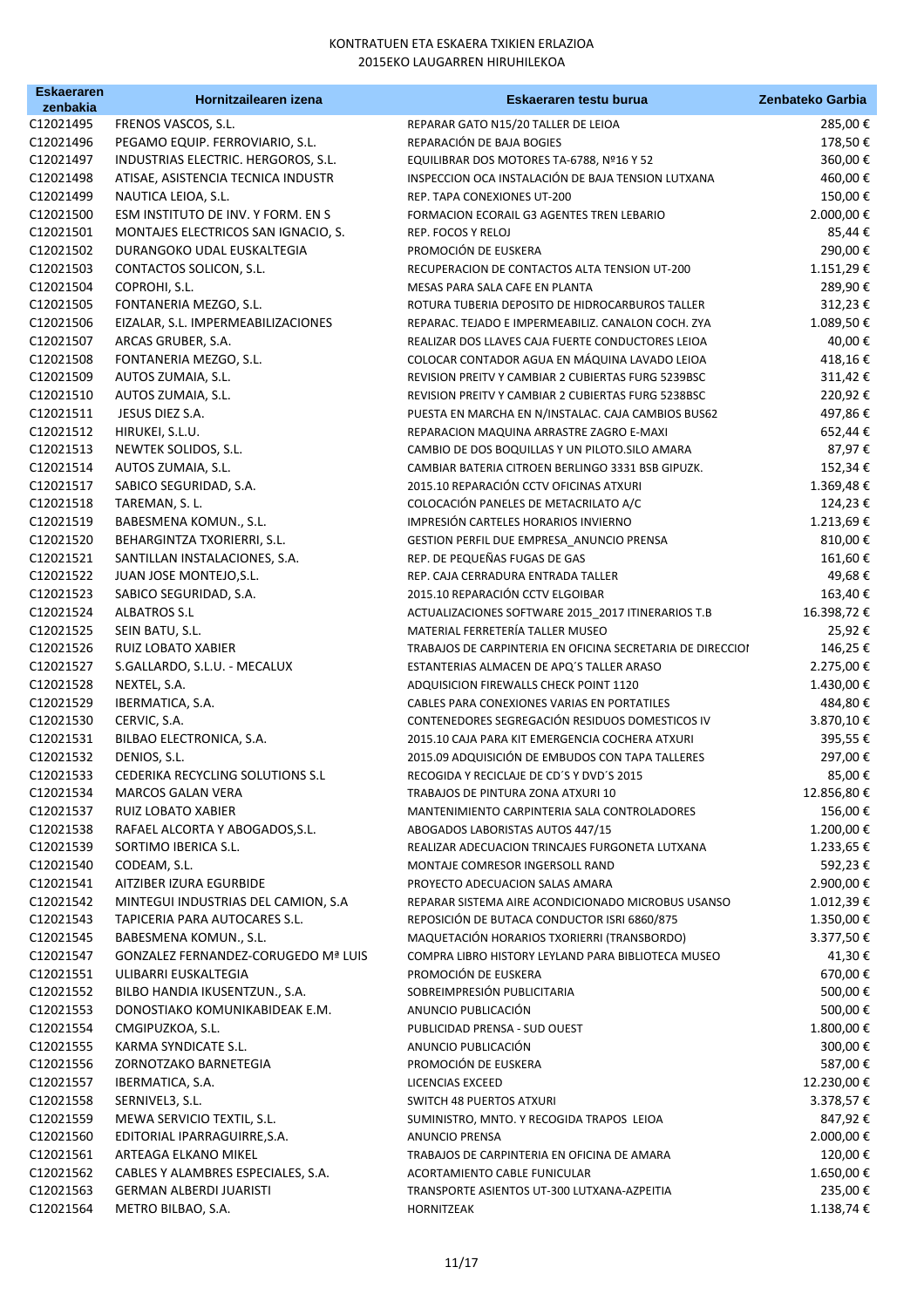| <b>Eskaeraren</b>      | Hornitzailearen izena               | Eskaeraren testu burua                                                                                 | Zenbateko Garbia  |
|------------------------|-------------------------------------|--------------------------------------------------------------------------------------------------------|-------------------|
| zenbakia<br>C12021565  | TALLER ELECTRICO ALJAMA, C.B.       |                                                                                                        |                   |
| C12021566              | TALLERES INYELEC S.L.               | REVIS. PERIODICA TACOGRAFO ANALOGICO AUTOBUS 447                                                       | 95,50€<br>595,00€ |
| C12021568              | REPARACIONES AUTOIRAETA, S.A.L.     | CAMBIAR TACOGRAFO DIGITAL Y PRECINTADO AUTOB. 463                                                      | 504,91€           |
| C12021569              | GARAGE MODERNO PABLO IRIZAR, S.L.   | SUSTITUIR TENSOR ALTERNADOR Y CAMBIAR BATERIA A62<br>CAMBIAR CAMISAS Y CONECTORES INYECTOR 3,4 BUS 451 | 838,32€           |
| C12021570              |                                     |                                                                                                        | 180,00€           |
|                        | CONGREBAS                           | PERSONAL DE APOYO EN ESTACIONES ULTIMO LUNES OCTU.                                                     |                   |
| C12021571              | RUIZ LOBATO XABIER                  | ARREGLO PUERTA OFFICE P.I.O.                                                                           | 56,00€            |
| C12021574              | TALLER ELECTRICO ALJAMA, C.B.       | REVIS. PERIODICA TACOGRAFO ANALOGICO BUS 446                                                           | 95,50€            |
| C12021575              | AUTOS ZUMAIA, S.L.                  | MANTº. 15000 KMTS CITROEN BERLINGO 3331 BSB GIPUZK                                                     | 59,55€            |
| C12021576<br>C12021577 | FONTANERIA MEZGO, S.L.              | ACOPLAR PLACAS METÁLICAS ZONA BAJANTE LEIOA                                                            | 3.073,60 €        |
|                        | GARAGE MODERNO PABLO IRIZAR, S.L.   | SUST. INYECTOR Y REP. FRENO MOTRIZ Y 3ER EJE A486                                                      | 4.951,54€         |
| C12021578              | GARAGE MODERNO PABLO IRIZAR, S.L.   | CAMBIAR UNIDAD MANDO MOTOR AL AUTOBUS 462.                                                             | 3.069,07€         |
| C12021579              | GARAGE MODERNO PABLO IRIZAR, S.L.   | REPARAR GRUPO DIFERENCIAL AUTOBUS 811                                                                  | 3.385,67€         |
| C12021580              | GARAGE MODERNO PABLO IRIZAR, S.L.   | REPARAR MOTOR DEL AUTOBUS 452.                                                                         | 8.847,38€         |
| C12021581              | MANUTENCION VICINAY, S.A.           | MNTO. ANUAL SE GRUAS PLANTA PARA EL 2015                                                               | 2.656,00 €        |
| C12021582              | RAFAEL ALCORTA Y ABOGADOS,S.L.      | ABOGADOS LABORALISTAS AUTOS 20/2015                                                                    | 4.500,00€         |
| C12021583              | RUIZ LOBATO XABIER                  | TRABAJOS DE CARPINTERÍA                                                                                | 6.261,36€         |
| C12021584              | MENDILAUTA ERREFORMAK               | <b>SUELOS SALAS AMARA</b>                                                                              | 4.088,52€         |
| C12021585              | DECORACIONES BIKAIN ISASA, S.L.     | ALBAÑILERIA SALAS AMARA                                                                                | 6.131,32€         |
| C12021586              | ELGA-PLAST, S.L. CARPINTERIA DE PVC | CARPINTERIA SALAS AMARA                                                                                | 5.013,37€         |
| C12021587              | JOSE MARIA DOMINGUEZ DURAN S.L.     | PINTURA SALAS AMARA                                                                                    | 4.147,07€         |
| C12021588              | EBI KOOP. ELK. TXIKIA               | ELECTRICIDAD SALAS AMARA                                                                               | 13.000,00€        |
| C12021589              | JOSE LUIS PEÑAGARICANO              | <b>FONTANERIA SALAS AMARA</b>                                                                          | 5.518,36€         |
| C12021590              | COPROHI, S.L.                       | ADECUACIÓN ZONA ATXURI 10 DESPACHOS                                                                    | 9.848,30€         |
| C12021594              | ISTOBAL ESPAÑA SLU                  | CAMBIO CEPILLOS AL PUENTE DE LAVADO DE AUTOBUSES                                                       | 3.757,52€         |
| C12021595              | HUNE RENTAL, S.L.                   | ALQUILER DE PLATAFORMA ELEVADORA 7 DIAS T.ARASO                                                        | 1.160,20€         |
| C12021596              | MIRIAM OCARIZ MIGUEL                | DISEÑO UNIFORMES                                                                                       | 17.900,00€        |
| C12021597              | EGUIBER HORNITZEAK INDUSTRIALES, S  | TOMAS DE SERVICIOS AUXILIARES EN LAVADERO                                                              | 1.503,45€         |
| C12021598              | MIGUEL ANGEL SOBRON EXPRESS, S.L.   | TRANSP. PAQUETERIA MES DE OCTUBRE                                                                      | 1.433,14€         |
| C12021599              | T.M. AUTOMOCION, S.L.               | INSTALAC. INTERRRUPTOR SEGURIDAD ESMERILADORA ZYA                                                      | 185,00€           |
| C12021600              | REVENGA INGENIEROS, S.A.            | ACONDICIONAMIENTO INSTALACIONES COCHERAS GERNIKA                                                       | 12.318,38 €       |
| C12021601              | GENERAL INDUSTRIAL AUTOMOVIL, S.L.  | CERRAMIENTO PERIMETRAL ALMACEN ARASO                                                                   | 15.530,00 €       |
| C12021602              | NEM SOLUTIONS, ES                   | INTEGRACION EN AURA WHEEL TORNO Y MEDIDOR ARASO                                                        | 14.300,00 €       |
| C12021603              | BIEK AROZTEGIA, S.L.                | RECONSTRUCCIÓN CUBIERTA EDIFICIO TORRE LÍNEA AÉREA                                                     | 5.857,60€         |
| C12021604              | IDOM INGENIERIA Y CONSULTORIA, S. A | ASISTENCIA IMPLANTACIÓN PORTAL PERSONA EMPLEADA                                                        | 17.300,00€        |
| C12021605              | AUTOS ZUMAIA, S.L.                  | MANTº. 15.000 KMTS FIAT DOBLO 6187 GKY DE LEBARIO                                                      | 112,13€           |
| C12021606              | INDUSTRIAS GAIR, S.L.               | MECANIZAR CASQUILLO 80X47X56 CON AJUSTE RODAMIENTO                                                     | 90,00€            |
| C12021607              | TALLER ELECTRICO ALJAMA, C.B.       | REVIS. PERIODICA TACOGRAFO DIGITAL AUTOB. 486                                                          | 152,56€           |
| C12021608              | TALLERES INYELEC S.L.               | REV/PRECINT.TACOGRAFO 472 Y CAMBIAR SENSOR BUS 494                                                     | 1.318,00 €        |
| C12021609              | IMAGEN DISEÑO & ROTULACIÓN, S. COOP | REALIZAR PLACA FOTOLUMINISCENTE IMPRESA LEIOA TALL                                                     | 154,00€           |
| C12021610              | JESUS DIEZ S.A.                     | CHEQUEAR FALLO RETARDER CAJA ECOMAT INSTALAC. LEIO                                                     | 218,40€           |
| C12021611              | HORNBY ESPAÑA, S.A.                 | COMPRA TRENES ELECTROTRÉN PARA VENTA EN MUSEO                                                          | 376,62€           |
| C12021612              | POCH ANDRES JORDI                   | <b>GRABACION MENSAJE PARA U-950</b>                                                                    | 300,00€           |
| C12021613              | BERRIAIR, S.L.L.                    | SUSTITUCIÓN DEL DEPOSITO DE AIRE DEL LAVADERO                                                          | 576,09€           |
| C12021614              | COPROHI, S.L.                       | ADQUISIC. SILLA 24 H RH LOGIC. PARA INSPECC ZUMAIA                                                     | 3.593,40€         |
| C12021615              | T.M. AUTOMOCION, S.L.               | ADQUISICIÓN MOTOCOMPRESOR AY 600H TALLER LEIOA                                                         | 2.100,00 €        |
| C12021616              | T.M. AUTOMOCION, S.L.               | ADQUISICIÓN SOPLETE GAS CON 2 CARTUCHOS LEIOA TALL                                                     | 360,00€           |
| C12021617              | CONSTRUCCIONES Y REFORMAS ALDA, S.L | CONEXIONADO HIDRAULICO SISTEMA RECICLADO GERNIKA                                                       | 2.016,60€         |
| C12021618              | ADEKUA SEGURIDAD, S.L.              | INSTALACION LINEA DE VIDA CABINA PINTURA LEBARIO                                                       | 2.157,38€         |
| C12021619              | FONTANERIA PIZARRO, C. B.           | COMPRA DE LAVADORA CON SU INSTALACION                                                                  | 772,01€           |
| C12021620              | MARIA & LAIA S.L.U.                 | DEPÓSITO ACEITE USADO 200L                                                                             | 465,29€           |
| C12021621              | JUAN JOSE MONTEJO, S.L.             | 2015.11 CERRADURA ALMACÉN AMARA                                                                        | 143,00 €          |
| C12021622              | MONTTE, S.L.                        | COLOCACION BUZONES RESIDENCIA AUTOBUSES LEBARIO                                                        | 2.561,06€         |
| C12021623              | WOLTERS KLUWER ESPAÑA S.A.          | NUEVA REGULACION TRAS LA REFORMA PENAL DE 2015                                                         | 43,00 €           |
| C12021624              | RAFAEL ALCORTA Y ABOGADOS, S.L.     | ABOGADOS LABORALISTAS AUTOS 341/15                                                                     | 400,00€           |
| C12021625              | AMAZON                              | CAMARA. GOPRO. HERO4 SILVER EDITION ADVENTURE 12MP                                                     | 257,02€           |
| C12021626              | ASIMAIR, S.L.                       | REALIZAR MANTº. COMPRESOR AIRE COMBI TALLER ZUMAIA                                                     | 659,70€           |
| C12021627              | TALLER ELECTRICO ALJAMA, C.B.       | REV/PRECINT. (BIANUAL) TACOGRAFO DIGITAL AUTOB 823                                                     | 152,56€           |
| C12021628              | EUSKAL PRENSA, S.L.                 | ANUNCIO PRENSA                                                                                         | 2.000,00 €        |
| C12021629              | ZEROA MULTIMEDIA, S.A.              | ANUNCIO PRENSA                                                                                         | 3.000,00 €        |
| C12021630              | ECONOCOM OSIATIS, S.A.              | SOPORTE CAU PARA PUESTA EN MARCHA PROACTIVANET                                                         | 7.425,00 €        |
| C12021631              | ANGEL IGLESIAS S.A.                 | ADAPTACIÓN TERMINALES PIN-PAD DE VITORIA-GASTEIZ                                                       | 10.268,55 €       |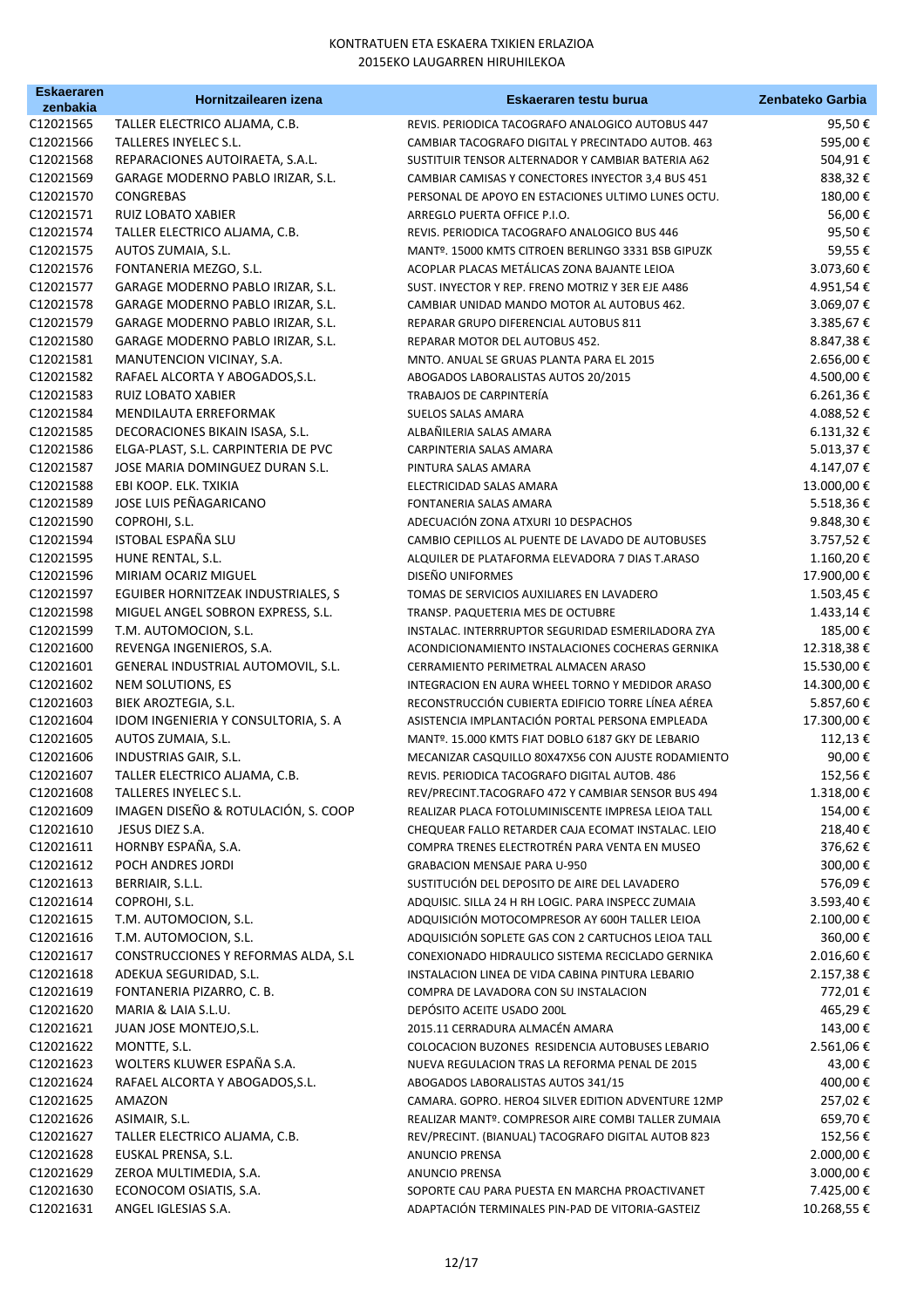| <b>Eskaeraren</b><br>zenbakia | Hornitzailearen izena                               | Eskaeraren testu burua                                                 | Zenbateko Garbia      |
|-------------------------------|-----------------------------------------------------|------------------------------------------------------------------------|-----------------------|
| C12021632                     | ANGEL IGLESIAS S.A.                                 | SERVICIO PASARELA DE PAGOS                                             | 7.658,44 €            |
| C12021637                     | JUAN ALMANDOZ, S.L.                                 | REVISION FURGONETA Y REPARACION                                        | 265,90€               |
| C12021638                     | SASYMA OBRAS, S.L.                                  | RESTAURACIÓN UNIDAD 3101-6101                                          | 17.910,75€            |
| C12021639                     | T.M. AUTOMOCION, S.L.                               | ADQUIRIR CARRETILLA CONTRAPESADA DIESEL TALLER LEI                     | 14.380,00€            |
| C12021640                     | SASYMA OBRAS, S.L.                                  | PINTURA EXTERIOR COCHE TC-52                                           | 7.961,79€             |
| C12021641                     | RUBEN SALVADOR Y ALBERTO ALONSO COM                 | INSTALACION DE PUNTOS DE RED EN LEBARIO                                | 1.500,00€             |
| C12021642                     | T.M. AUTOMOCION, S.L.                               | ADQUISIC. ESMERILADORA 2CV MUELA 250 MM CON PEANA                      | 546,00€               |
| C12021643                     | <b>VENTANACHS CARRION JOSEP</b>                     | MONTAJE GIROSCOPIO COLUMNAS ELEVADORAS LEIOA TALLE                     | 1.680,00€             |
| C12021644                     | T.M. AUTOMOCION, S.L.                               | SUSTITUIR CONECTORES DE ALTA Y BAJA                                    | 1.880,00€             |
| C12021645                     | FONTANERIA MEZGO, S.L.                              | LIMPIEZA DE CANALONES DE COCHERAS                                      | 5.231,20€             |
| C12021646                     | NEM SOLUTIONS, ES                                   | ADAPTACION FIRMWARE MEDIDOR CALIPRI DISCOS FRENO                       | 9.090,00€             |
| C12021650                     | INFORMATICA MEDICA, S.L.                            | MANTENIMIENTO ANUAL PREVENCS Y OSALAN (2016)                           | 2.203,38€             |
| C12021651                     | ACCENTURE, S.L.                                     | MANTENIMIENTO ANUAL CLONE& TEST 2016                                   | 1.445,00 €            |
| C12021652                     | SEGURILIGHT SEÑALIZACION, S.L.L.                    | 2015.11 HUELLAS ESTACIÓN HENDAIA. ARREGLO                              | 355,00€               |
| C12021654                     | FOTO MORANTE, S.L.                                  | CAMARA FOTOS WIFI PARA SEGURIDAD E HIGIENE                             | 147,11€               |
| C12021657                     | OESIA NETWORKS, S.L.                                | RENOVACIÓN LICENCIAS CITRIX                                            | 7.109,00€             |
| C12021658                     | SABICO SEGURIDAD, S.A.                              | 2015.11 SISTEMAS SEGURIDAD AMPLIACIÓN ATXURI                           | 3.031,33 €            |
| C12021659                     | TELVENT ARCE SISTEMAS, S.A.                         | ESTANDARIZACIÓN MINIMEAT                                               | 17.145,94 €           |
| C12021660                     | GISMA ASESORAMIENTO, S.L.U                          | SUBIDA DE LA APP A LOS MARKETS                                         | 14.400,00 €           |
| C12021661                     | NEXTEL, S.A.                                        | RENOVACIÓN DE LICENCIAS FIREWALLS CHECKPOINT                           | 17.960,00€            |
| C12021667                     | FERRETERIA ORIA, S.L.                               | LLAVES GARAJE AMARA                                                    | 112,40€               |
| C12021669                     | <b>CONGREBAS</b>                                    | PERSONAL DE APOYO EN TRANSBORDO LORURI-SONDIKA                         | 1.735,60€             |
| C12021670                     | HALECO IBERIA, S.A.                                 | 2015.09 ADQUISICIÓN DE PLACAS OBTURACIÓN TALLERES                      | 4.030,00€             |
| C12021671                     | IÑAKI BUITRÓN PÉREZ DE SAN ROMAN                    | IMPLANTACIÓN DE NORMA DE CALIDAD ISO 9001-2015                         | 6.950,00€             |
| C12021672                     | CMGIPUZKOA, S.L.                                    | PUBLICIDAD CALENDARIO                                                  | 10.000,00€            |
| C12021673                     | EDITORIAL IPARRAGUIRRE, S.A.                        | PUBLICIDAD CALENDARIO                                                  | 6.000,00€             |
| C12021674                     | EDICIONES IZORIA 2004, S.L.                         | PUBLICIDAD CALENDARIO                                                  | 8.000,00 €            |
| C12021675                     | TALLERES BETI PRESS, S.L.                           | ADAPTACION PASARELAS A DESMONTAJE COFRES T. ARASO                      | 8.535,00 €            |
| C12021676                     | CERRAMIENTOS INDUSTRIALES CUBERTEC,                 | REP. MARCO PUERTA ANEXO 1 ALMACEN                                      | 3.107,78€             |
| C12021677                     | INDARLAN OBRAS Y EVENTOS, S.L.L.                    | ALQUILER CASETA HIGIENICO/SANITARIO CAF LUTXANA                        | 1.075,00 €            |
| C12021678                     | TALLER ELECTRICO ALJAMA, C.B.                       | REVISAR A/A, BUSCAR FUGAS Y REPARAR, Y CARGAR GAS                      | 673,84€               |
| C12021679                     | KILIKOLOR, S,.L.                                    | MATERIAL DE REPROGRAFÍA                                                | 103,35€               |
| C12021680                     | IBERMATICA, S.A.                                    | CABLES DE RED UTP VARIAS MEDIDAS                                       | 403,00€               |
| C12021681                     | COPROHI, S.L.                                       | ADQUISICIÓN SILLA 24H. PARA INSPECCIÓN DE LEIOA                        | 1.197,80€             |
| C12021682                     | RUBEN SALVADOR Y ALBERTO ALONSO COM                 | INSTALACION PUNTOS DE RED EN LUTXANA LABORATORIO                       | 380,00€               |
| C12021683                     | LANDETA BURDINLANAK, S.A.L.                         | SUMINISTRO Y COLOCACIÓN PARRILLAS LOC. AURRERA                         | 450,00€               |
| C12021684                     | TALLER ELECTRICO ALJAMA, C.B.                       | REPARAR PLATO EMBRAGUE                                                 | 609,52€               |
| C12021685                     | INDUSTRIAS GAIR, S.L.                               | REPARAR CILINDRO HIDRAULICO PLATAFORMA PMR BUS 473                     | 327,50€               |
| C12021686                     | URBI MOTOR S.A.                                     | REAPARACIÓN DE VEHÍCULOS 7757FYV, 6192GKY                              | 372,60€               |
| C12021687                     | FERRETERIA ORIA, S.L.                               | LLAVES TAQUILLA AMARA                                                  | 50,72€                |
| C12021689                     | TECN. DE LA ELECTRONICA, S.A.L.                     | CAMBIO DE LUMINARIAS FUNDIDAS TALLER DE LUTXANA                        | 857,86€               |
| C12021691                     | SISTEMAS ANTICAIDAS DEL NORTE, S.L.                 | CONTRATACIÓN CINTA RETRACTIL                                           | 152,00€               |
| C12021692                     | BILBAO ELECTRONICA, S.A.                            | CONTRATACIÓN LUCES DE SEÑALIZACIÓN<br>MANTENIMIENTO CAMIÓN UNIMOG 2015 | 250,56€               |
| C12021693<br>C12021694        | AUTO ELECTRICIDAD ONDO, S.A.<br>JUAN ALMANDOZ, S.L. |                                                                        | 847,75€               |
| C12021695                     | RUIZ-BILBAO S.L.                                    | REPARACION OPEL<br>INSTALACION DE PANTALLAS 50" CON PC EN PM BILBAO    | 312,59€<br>1.072,00 € |
| C12021696                     | EDITORIAL ARANZADI, S.A.                            | EL NUEVO JUICIO VERBAL EN LEY ENJUICIAMIENTO CIVIL                     | 90,00€                |
| C12021697                     | DEIKA, S.A.                                         | SERVICIO TRANSPORTE DE TAQUILLAS Y RECOGIDA RESTO                      | 1.333,00 €            |
| C12021698                     | ARTEAGA ELKANO MIKEL                                | CERRADURAS Y ARMARIOS ESTACIONES EIBAR-ARDANTZA-ER                     | 205,00€               |
| C12021699                     | LANDETA BURDINLANAK, S.A.L.                         | REPARACIÓN FUSIBLE LOCOMOTORA AURRERA                                  | 332,50€               |
| C12021700                     | <b>GONZALEZ FERNANDEZ-CORUGEDO Mª LUIS</b>          | COMPRA LIBRO BRITISH STEAM LOCOMOTIVE BUILDERS                         | 52,88€                |
| C12021703                     | JESUS DIEZ S.A.                                     | INTERCAMB. CAJA CAMBIOS AVERIADA POR REPARADA A811                     | 9.279,39€             |
| C12021704                     | EIZALAR, S.L. IMPERMEABILIZACIONES                  | MANTº/REPARAC. INSTALACIONES COCHERA ZUMAIA                            | 4.750,00 €            |
| C12021705                     | EIZALAR, S.L. IMPERMEABILIZACIONES                  | MANTº. INSTALACIONES COCHERA DE ELGOIBAR.                              | 5.090,00 €            |
| C12021706                     | REVENGA INGENIEROS, S.A.                            | INSTALAC. LECTOR MATRICULAS AUTOB TALLERES LEBARIO                     | 10.456,85€            |
| C12021707                     | ISIS INGENIERIA Y SISTEMAS, S.L.L.                  | ADQUISICIÓN 75 MONEDEROS KRAUTH AK2002 LEIOA                           | 11.430,00 €           |
| C12021708                     | EDITORIAL ARANZADI, S.A.                            | PACK CODIGO CIVIL                                                      | 23,52€                |
| C12021709                     | EDICIONES FRANCIS LEFEBVRE, S.A.                    | MEMENTO SOCIEDADES MERCANTILES 2016                                    | 141,30€               |
| C12021710                     | RENFE MERCANCIAS, S.A.                              | TRANSPORTE FERROVIARIO RENFE MÉTRICO                                   | 15.040,00 €           |
| C12021711                     | TELECOM Y NOVATECNO S.A                             | ISLA WIFI EN GERNIKA                                                   | 16.423,22 €           |
| C12021712                     | NOTICIAS DE GIPUZKOA                                | CALENDARIO                                                             | 13.200,00€            |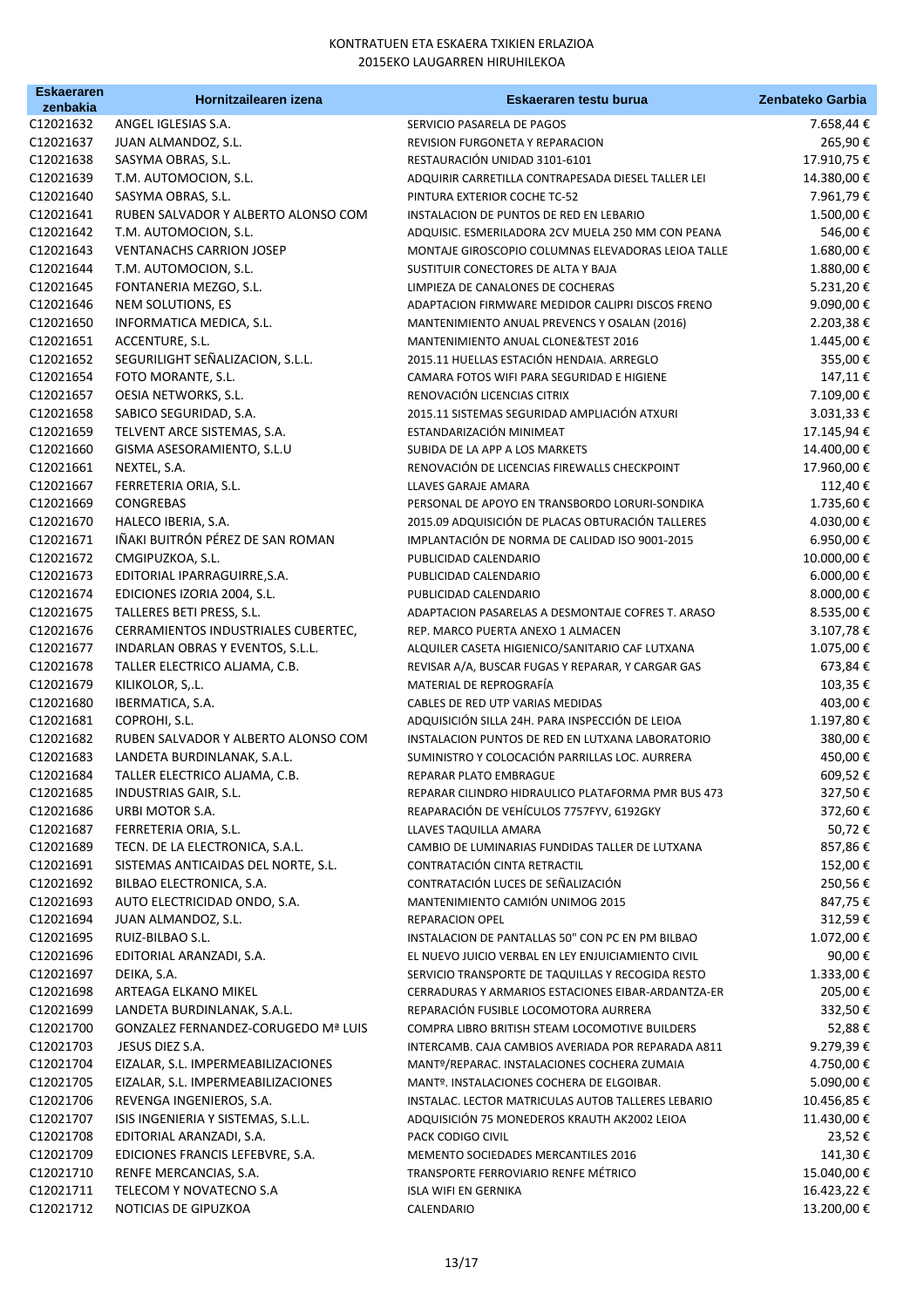| <b>Eskaeraren</b>      | Hornitzailearen izena               | Eskaeraren testu burua                                              | Zenbateko Garbia       |
|------------------------|-------------------------------------|---------------------------------------------------------------------|------------------------|
| zenbakia<br>C12021713  | COLT ESPAÑA, S.A.                   | MANTENIMIENTO SISTEMAS EXTRACCION HUMOS COCHERAS                    | 12.110,29€             |
| C12021714              | PATENTES TALGO, S.L                 | ADECUACION INTERFACE PLC TORNOS A TREN INVERTIDO                    | 9.424,00€              |
| C12021715              | IBERMATICA, S.A.                    | ADQUISICION MONITORES 19"                                           | 5.070,00€              |
| C12021716              | STRATWARE SYSTEMS, S.L.             | MANTENIMIENTO DESARROLLOS EN QUITERIAN DDWEB                        | 10.000,00€             |
| C12021717              | INSTALACIONES ELECTRICAS ERANDIO, S | REPARACIÓN AVERIA VIDEOPORTERO                                      | 336,98€                |
| C12021719              | QUICK, C. FOT. INTEGRAL, S.L.       | MODIFICACIÓN TOTEM                                                  | 835,00€                |
| C12021720              | COMUNICACIONES Y OCIO INTERAC, S.L. | OPPIS TRANVÍA GASTEIZ                                               | 688,00€                |
| C12021721              | CERRAMIENTOS INTEGRALES AUNO S.L.U  | INSTALACION VENTANA GARITA GUARDA SEGURIDAD ARASO                   | 951,01€                |
| C12021722              | FONTANERIA PIZARRO, C. B.           | DESMONTAR CONEXIONES DE BOMBAS FECALES EN AMARA                     | 135,00€                |
| C12021723              | CALDERERIA ANBOTO, S.L.             | REP. PUERTA EN COCHERAS DE GERNIKA                                  | 297,00€                |
| C12021724              | CHRIST EQUIPAMIENTO DE LAVADO, S.L. | CAMBIO POLEA EN MAQUINA LAVADO LUTXANA                              | 297,12€                |
| C12021725              | ETRA NORTE, S.A.                    | MANTENIMIENTO PUPITRES BARIK BIZKAIA                                | 14.781,60€             |
| C12021727              | JUAN ANTONIO LANDABEREA UNZUETA     | ELABORACION INSTRUCCIONES CONTRATACION 1ª PARTE                     | 2.500,00€              |
| C12021730              | SGS TECNOS S.A.                     | ASISTENCIA TECNICA CTE SALA DERIO TALLER LEBARIO                    | 650,00€                |
| C12021731              | TECN. DE LA ELECTRONICA, S.A.L.     | 2015.11 ACONDICIONAMIENTO CASETA VIGILANTE LUTXANA                  | 549,01€                |
| C12021732              | TAPICERIA PARA AUTOCARES S.L.       | REPARAC. BUTACAS (CONDUCTOR/VIAJEROS) AUTOB. GIP.                   | 952,57€                |
| C12021733              | TALLERES INYELEC S.L.               | SUSTITUC./PRECINT. TACOGRAFOS DIGIT. BUS 822 Y 824                  | 2.320,54€              |
| C12021734              | NEM SOLUTIONS, ES                   | REP. DE PERFILOMETRO LASER PROFILER RODADURA                        | 900,00€                |
| C12021736              | MONTAJES ELECTRICOS SAN IGNACIO, S. | CAMBIO RELOJ ALUMBRADO EXTERIOR                                     | 258,53€                |
| C12021737              | TALLERES BENGOETXEA, S.A.           | REVISION FIAT DOBLO 6199 GKY 156.000KM                              | 239,28€                |
| C12021738              | CONTACTOS SOLICON, S.L.             | RECUPERACION DE CONTACTOS ALTA TENSION UT-200                       | 581,08€                |
| C12021739              | TAPICERIA PARA AUTOCARES S.L.       | REP. DE ASIENTOS MAQUINISTA                                         | 524,91€                |
| C12021740              | AEK EUSKARAZ, KOOP.E.               | PROMOCIÓN DE EUSKERA IBAI IBAÑEZ RANDEZ                             | 626,00€                |
| C12021742              | SABICO SEGURIDAD, S.A.              | 2015.11 ANTI INTRUSIÓN TALLER DE ATXURI                             | 75,10€                 |
| C12021743              | CONSTRUC. Y REF. ALDA, S.L.         | MONTAJE BOMBA EVACUACION AGUA SUCIA                                 | 275,00€                |
| C12021744              | ALBERDI, S.L. OBRAS DE ALBAÑILERIA  | LIMPIEZA TEJADOS, CANALONES Y BAJANTES EDIFICIOS M                  | 17.500,00€             |
| C12021745              | AUTOREP. APALATEGI-2009,            | REPARACIÓN MOTOR ROLLS ROYCE/NAVAL 207                              | 826,59€                |
| C12021747              | HORNBY ESPAÑA, S.A.                 | COMPRA LOCOMOTORAS ELECTROTREN VENTA MUSEO                          | 282,24€                |
| C12021749              | ALCANTARA LOPEZ JOSE LUIS           | PREPARAR 400 BOLSAS PARA MONEDAS CONDUCTORES GIP.                   | 2.400,00 €             |
| C12021750              | CONSTRUC. Y REF. ALDA, S.L.         | BOMBA DE REPUESTO SUPERFICIE PARA AGUAS SUCIAS                      | 1.521,50€              |
| C12021751              | JUAN JOSE MONTEJO, S.L.             | REPARACION PUERTA ENTRADA POR TOL                                   | 1.842,17€              |
| C12021753              | PKF ATTEST ITC, S.L.                | CONV 10-2015 3ª FASE ENTREVISTAS PERSONALES                         | 3.500,00€              |
| C12021754              | COMUNICACIONES Y OCIO INTERAC, S.L. | CAMPAÑA DIA INTERNACION MUJER, AYUNTAMIENTO BILBAO                  | 928,00€                |
| C12021755              | TALLER ELECTRICO ALJAMA, C.B.       | REV/PRECINT. (BIANUAL) TACOGRAFO DIGITAL AUTOB 473                  | 152,56€                |
| C12021756              | ESPIRAL MICROSISTEMAS S.L.L.        | RENOVACIÓN SOPORTE LICENCIAS PROACTIVANET 2016                      | 3.767,00€              |
| C12021757              | REVENGA INGENIEROS, S.A.            | EJECUCIÓN DE TOMAS PARA ECIS                                        | 821,44€                |
| C12021758              | TALLERES BENGOETXEA, S.A.           | REPARACION ELEVALUNAS FIAT DOBLO 6199GKY                            | 185,43€                |
| C12021760              | FONTANERIA MEZGO, S.L.              | ADAPTACIÓN TOMA AGUA REUBICACIÓN MAQUINAS VENDING                   | 795,30€                |
| C12021761              | MORA HERNANDEZ DAVID                | ADAPTACIÓN CUADRO ELECTRICO MAQUINAS VENDING                        | 641,28€                |
| C12021762              | BABESMENA KOMUN., S.L.              | ETIQUETAS PARA HORARIOS                                             | 477,50€                |
| C12021764              | ORACLE IBERICA, S.R.L.              | MANTENIMIENTO LICENCIAS ORACLE TICKETING                            | 10.296,57€             |
| C12021765              | SEMA SEGURIDAD Y SISTEMAS, S.L.     | REPARACIÓN SISTEMA DE ACCESOS INSTALACIÓN GASTEIZ                   | 8.750,00€              |
| C12021766              | MORA HERNANDEZ DAVID                | REPARACION Y SUSTITUCIÓN ILUMINACION NAVE GASTEIZ                   | 9.997,88€              |
| C12021767              | AUTOMOVILES EUSKALDUNA, S.L.        | REVISION FURGONETA 6163 GKY                                         | 671,38€                |
| C12021768              | PKF ATTEST ITC, S.L.                | RENOVACIÓN LICENCIAS PVU (SERVIDOR) DOMINO 2016                     | 3.183,60€              |
| C12021769              | JANINDU, S.L.                       | SUMINISTRO DE FRIGORIFICO COMEDOR TALLER ARASO                      | 1.421,25€              |
| C12021770              | DINOF, S.A.                         | MOBILIARIO SALA DE REUNIONES TALLER ARASO                           | 894,77€                |
| C12021771              | TALLER ELECTRICO ALJAMA, C.B.       | REV/PRECINT. (BIANUAL) TACOGRAFO DIGITAL AUTOB 823                  | 152,56€                |
| C12021772              | ARANOLAS S. COOP.                   | REMATADO Y SELLADO CARPINTERÍA SALAS AMARA                          | 1.525,20€              |
| C12021773              | T.M. AUTOMOCION, S.L.               | ADQUISIC. 2 ESCALERAS ALUM. BARANDILLA AMBOS LADOS                  | 4.500,00€              |
| C12021774              | HORNITZEAK DE IMAGEN                | CREATIVIDAD CAMPAÑA BIZIEUSKOTREN 3                                 | 4.425,00 €             |
| C12021775<br>C12021776 | SGS TECNOS S.A.<br>COPROHI, S.L.    | ASISTENCIA TECNICA ATEX TALLER LEBARIO Y ARASO<br>MOBILIARIOA AMARA | 5.400,00€<br>8.626,75€ |
| C12021777              | MONTAJES ELECTRICOS SAN IGNACIO, S. | INSTALAC. FAROLA ZONA LAVADERO AUTOB. LEBARIO.                      | 2.776,00 €             |
| C12021780              | UTE TELVENT - INSITELSA             | DESMONTAJE ESTACIÓN DE LORURI                                       | 2.042,76€              |
| C12021781              | INDUING SERVICIOS & NETWORKING.S.L. | CURSO GESTIÓN DE TRANSPORTE DE MERCANCÍAS POR FFCC                  | 225,00€                |
| C12021782              | RENFE MERCANCIAS, S.A.              | SUBCONTRATACIÓN TRANSPORTE FFCC RENFE AM                            | 7.520,00€              |
| C12021783              | BALZOLA, S.A. CONSTRUCCIONES        | REPARACIÓN CULATAS MOTOR ROLLS ROYCE                                | 5.097,80€              |
| C12021784              | IVAP-INST. VASCO DE ADMON. PUBLICA  | IVAP_B2_CONV EXTERNA FERROCARRIL 2015                               | 16.094,88€             |
| C12021786              | FERRETERIA ORIA, S.L.               | SUMINISTRO MATERIAL FERRETERIA OFICINA AMARA                        | 28,78€                 |
| C12021788              | RUIZ LOBATO XABIER                  | TRABAJOS DE CARPINTERIA ADMINISTRACION                              | 112,00€                |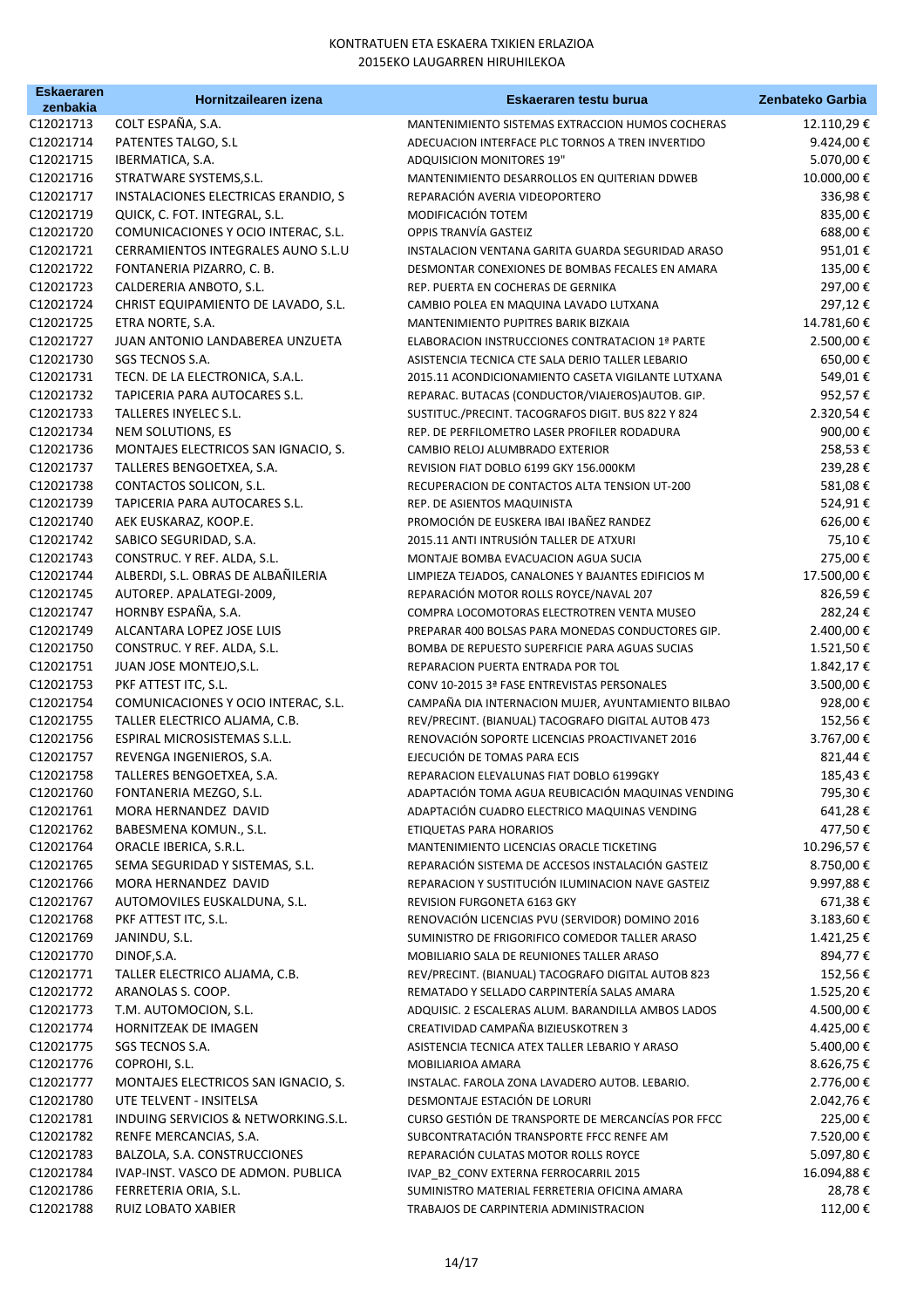| <b>Eskaeraren</b>      | Hornitzailearen izena                            | Eskaeraren testu burua                                                                     | Zenbateko Garbia    |
|------------------------|--------------------------------------------------|--------------------------------------------------------------------------------------------|---------------------|
| zenbakia<br>C12021789  | ISTOBAL ESPAÑA SLU                               | PUESTA EN MARCHA LAVADERO AUTOBUSES                                                        | 740,84 €            |
| C12021790              | CHRIST EQUIPAMIENTO DE LAVADO, S.L.              | DEPOSITO DE AGUAS LIMPIAS PIERDE AGUA                                                      | 81,53€              |
| C12021791              | <b>ISOTEST S.L. INSTRUMENTACION ELECTR</b>       | CALIBRACION OSCILOSCOPIO FLUKE Y ARO INTERIORES                                            | 261,57€             |
| C12021793              | IRU PUERTAS Y AUTOMATISMOS                       | FABRICAR E INSTALAR BARRERA EN MONTACARGAS LEIOA                                           | 295,00€             |
| C12021794              | AUTOS ZUMAIA, S.L.                               | REVISION PREITV, CAMBIAR SILENCIOSO FURG. 1681 CZT                                         | 187,26€             |
| C12021795              | TALLER ELECTRICO ALJAMA, C.B.                    | REV/PRECINT. (BIANUAL) TACOGRAFO DIGITAL AUTOB 822                                         | 152,56€             |
| C12021798              | S. GALLARDO S.L.U                                | INSPECCION TECNICA ESTANTERIAS ALMACENAMIENTO                                              | 1.592,00€           |
| C12021801              | CLIMA NORTE, S. L.                               | CAMBIO DE VÁLVULA FANCOIL OFICINA                                                          | 352,00€             |
| C12021802              | MAN. ELEC-HIDR. DEL NORTE, S.L.                  | REPARACION DIRECCION CARRETILLA ALMACEN 02098                                              | 90,02€              |
| C12021803              | AGONTEC tecnologias aplicadas, S.L:              | MANTENIMIENTO PLATAFORMA FORMACIÓN MOODLE                                                  | 2.025,00€           |
| C12021804              | AGONTEC tecnologias aplicadas, S.L:              | FORMACION HERRAMIENTA ISPRING                                                              | 2.200,00€           |
| C12021805              | <b>GONZALEZ FERNANDEZ-CORUGEDO Mª LUIS</b>       | LIBROS BIBLIOTECA MUSEO                                                                    | 104,76€             |
| C12021815              | IMAGEN DISEÑO & ROTULACIÓN, S. COOP              | HACER PEGATINAS IMPRESION DIGITAL Y COLOCAR EN BUS                                         | 341,00€             |
| C12021816              | SCAN COIN, S.L.                                  | ACTUALIZAR BILLETE 20 EUROS CONTADORA LEIOA                                                | 375,00€             |
| C12021817              | IMAGEN DISEÑO & ROTULACIÓN, S. COOP              | HACER 40 PEGATINAS VINILO AZUL MINUSVÁLIDOS BUSES                                          | 90,80€              |
| C12021818              | RIO ALABARTE JOSE ANTONIO                        | SUSTITUIR INTERRUPTOR CUADRO DE GRÚA TALLER LEIOA                                          | 659,25€             |
| C12021819              | MINTEGUI INDUSTRIAS DEL CAMION, S.A              | REVISAR CARGA BATERÍA Y SUSTITUIR ALTERNADOR                                               | 813,69€             |
| C12021820              | <b>VOLVO TRUCK CENTER, S.L.</b>                  | REALIZAR KIT RECONSTRUCCIÓN Y PROGRAMAR UNID.MANDO                                         | 404,49€             |
| C12021821              | MONDRAGON LINGUA S.COOP.                         | INGLES DIRECTIVOS 2016                                                                     | 2.024,00€           |
| C12021822              | SABICO SEGURIDAD, S.A.                           | 2015.11 REPARACIÓN CCTV ZUMAIA                                                             | 389,00€             |
| C12021823              | <b>VENTANACHS CARRION JOSEP</b>                  | SUSTITUIR RODAMIENTO ELEVADOR COLUMNAS TALLER LEIO                                         | 270,00€             |
| C12021824              | FONTANERIA MEZGO, S.L.                           | <b>HORNITZEAK</b>                                                                          | 1.836,20€           |
| C12021826              | FERROMODEL 64                                    | EXHIBICIÓN TREN ESCALA LGB 8 DE DICIEMBRE                                                  | 286,80€             |
| C12021827              | FUNDACION FERROCARRILES ESPAÑOLES                | ANUNCIO PUBLICACIÓN                                                                        | 425,00€             |
| C12021828              | AUTOMOVILES EUSKALDUNA, S.L.                     | MANTENIMIENTO FURGONETA TEVA                                                               | 671,38€             |
| C12021829              | HUNE RENTAL, S.L.                                | ALQUILER PLATAFORMA ELEVADORA T.ARASO                                                      | 810,70€             |
| C12021831              | JUAN JOSE MONTEJO, S.L.                          | <b>LLAVES Y PERCHAS</b>                                                                    | 30,65€              |
| C12021834              | SUBITO COMUNICACIONES, S.L.                      | PRESENTACIÓN BIZIEUSKOTREN                                                                 | 1.100,00€           |
| C12021835              | <b>VENTANACHS CARRION JOSEP</b>                  | MNTO. PREVENTIVO COLUMNAS ELEVADORAS 2015 LEIOA                                            | 1.950,00€           |
| C12021836              | CONSTRUCCIONES ZAMAKOA                           | INSTALACIONES CASETA CUARTO AGENTES LUTXANA                                                | 7.414,23 €          |
| C12021837              | MINTEGUI INDUSTRIAS DEL CAMION, S.A              | REVISAR SUSPENSIÓN Y DIRECCIÓN RUEDA DELANT. A61                                           | 4.320,23€           |
| C12021838              | ERANI REFORMAS 1967, S.L.                        | ABRIR HUECO EN SUELO Y COLOCAR ESPEJOS SALIDA LEIO                                         | 1.250,00€           |
| C12021839              | FONTANERIA MEZGO, S.L.                           | REPARACIÓN CISTERNAS BAÑOS VESTUARIO LUTXANA                                               | 221,62€             |
| C12021840              | GAB SERV. TEC. EN C. DE ACERO                    | INSP. ELECTROMAGNETICA CABLE TRACCION FUNICULAR                                            | 1.150,00€           |
| C12021841              | SESTRA, INGENIERIA Y ARQUITECTURA,               | REPARACIÓN CUBIERTA ANEXA COCHERA MUSEO                                                    | 13.000,00€          |
| C12021842              | BOROALDE, S.L.                                   | PREMIO CONCURSO DE EUSKERA (BERTSO LEHIAKETA)                                              | 212,30€             |
| C12021843              | ZORNOTZAKO BARNETEGIA                            | PROMOCIÓN DE EUSKERA IÑAKI RAMOS ALLENDE                                                   | 587,00€             |
| C12021844              | ROTHE ERDE IBERICA, S.A.                         | REALIZAR LA REPARACION DE 4 CORONAS GIRATORIAS                                             | 1.920,00 €          |
| C12021845              | RUIZ LOBATO XABIER                               | CERRAMIENTO PERIMETRAL VESTUARIOS CAF T. LUTXANA                                           | 2.972,30 €          |
| C12021846              | TALLERES OSKAR, S.L.                             | REALIZAR LA REPARACION DE MAQUINARIA ADEC. RD1215                                          | 8.711,63 €          |
| C12021847              | INST. FORMACION PRACTICA RIESGOS LA              | FORMACION OPERADOR CARRETILLA ELEVADORA LEIOA                                              | 1.760,00€           |
| C12021848              | INSTALAC.ELECTRICAS ERANDIO, S.A.                | COLOCACIÓN DE INTERRUPTOR DE SEGURIDAD EN ESMERIL                                          | 396,67€             |
| C12021849              | DIFRENAUTO, S.L.U.                               | FURGONETA 6173GKY RUEDAS Y ALINEACION DIRECCION                                            | 203,85 €            |
| C12021850              | OTAMENDI ETXABE JESUS                            | MANT RELOJES MUSEO SEPT-DIC 2015                                                           | 1.000,00 €          |
| C12021851              | <b>GRUPO VERSIA S.L.</b>                         | SUMINISTRO S.O Y BBDD MICROSOFT                                                            | 10.115,93 €         |
| C12021853              | RUBEN SALVADOR Y ALBERTO ALONSO COM              | ADECUACIÓN ARMARIO COMUNICACIONES ZUMAIA                                                   | 1.580,00 €          |
| C12021854              | FONTANERIA PIZARRO, C. B.                        | SUSTITUCION BOMBA AGUA PLUVIALES, T.ERRENTERIA                                             | 277,50€             |
| C12021855              | FONTANERIA PIZARRO, C. B.                        | LOCALIZAR FUGA AGUA Y COLOCAR TRAMO NUEVO, T.ERRENT                                        | 382,20€             |
| C12021856<br>C12021859 | FONTANERIA PIZARRO, C. B.                        | CAMBIAR UBICACION Y CONEXIONES DE LAVADORA T.ARASO<br>REPARACIÓN DE ARENERO                | 300,00€             |
| C12021860              | NEWTEK SOLIDOS, S.L.<br>METALURGICA MARINA, S.A. | VERIFICACIÓN RUEDA PATRÓN                                                                  | 460,60€<br>458,00 € |
| C12021861              | <b>EKOLAN 2000, S.L.</b>                         |                                                                                            | 762,00€             |
| C12021862              | <b>MARCOS GALAN VERA</b>                         | PODAR 6 PLATANEROS Y LIMPIAR MALAS HIERBAS LEIOA<br>SEÑALIZAR EN SUELO DOS PARADAS AUTOBÚS | 605,00€             |
| C12021863              | JUAN JOSE MONTEJO, S.L.                          | REPARACIÓN BOMBILLOS TRANVÍA VITORIA-GASTEIZ                                               | 354,31€             |
| C12021864              | JUAN JOSE MONTEJO, S.L.                          | CAMBIO BATERÍA PARADA EUROPA TRVG                                                          | 160,12€             |
| C12021865              | OFIMATIKA LAN, S.L.L.                            | SUMINISTRO CONSUMIBLES IMPRESORA EVOLIS                                                    | 1.674,00 €          |
| C12021866              | SANEAMIENTOS ARRIAGA S.L.                        | SANEAMIENTOS OBRA CUARTO AGENTES EIBAR                                                     | 483,00€             |
| C12021867              | AIRTALDE, S.L.                                   | EQUIPO ABSORVENTE SISTEMA ARIN                                                             | 575,35€             |
| C12021868              | ESM INSTITUTO DE INV. Y FORM. EN S               | FORMACION ECORAIL G4 A.TREN LEBARIO                                                        | 2.000,00 €          |
| C12021870              | CALDERERIA ANBOTO, S.L.                          | PLUSVALIA CARENADOS ASIENTOS CAJAS P3 TRANVIA 400                                          | 4.624,00 €          |
| C12021871              | CONSTRUCCIONES ZAMAKOA                           | MODULO DIAFANO (CASETA) PARA CUARTO AGENTES LUTXAN                                         | 4.758,64 €          |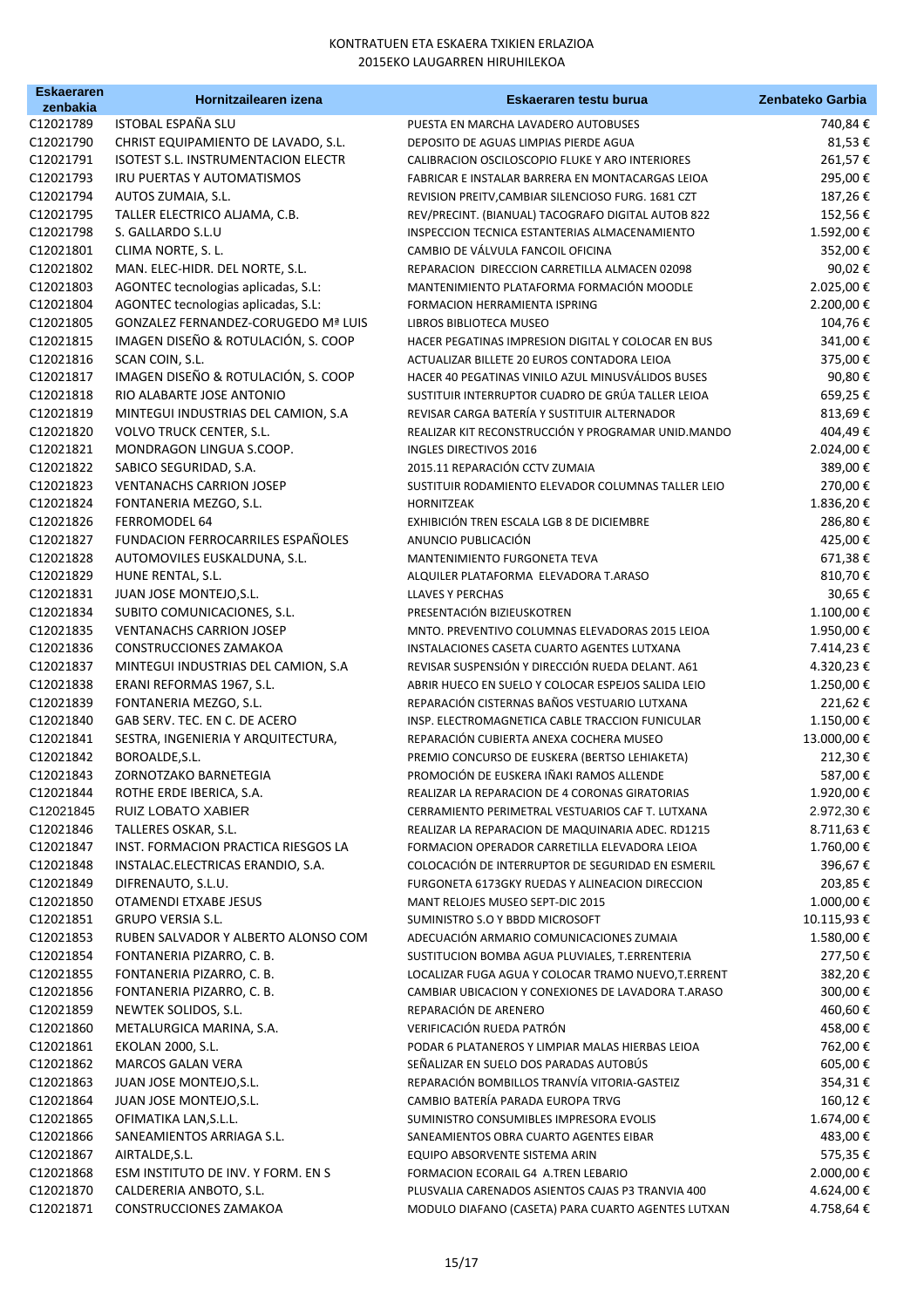| <b>Eskaeraren</b>      | Hornitzailearen izena                                    | Eskaeraren testu burua                                                                                  | Zenbateko Garbia       |
|------------------------|----------------------------------------------------------|---------------------------------------------------------------------------------------------------------|------------------------|
| zenbakia<br>C12021872  | FONTANERIA PIZARRO, C. B.                                |                                                                                                         |                        |
| C12021873              | ERANI REFORMAS 1967, S.L.                                | MANTº. DE ASEOS VESTUARIOS CONDUCT., TALLER ZYA/ELG<br>SUMINISTRO Y COLOCACIÓN DE DOS SEÑALES PARADA    | 1.638,97€<br>1.460,00€ |
| C12021874              | CM NORTE, S.L.U.                                         | <b>ANUNCIO PRENSA</b>                                                                                   | 2.827,00 €             |
| C12021875              | AON GIL Y CARVAJAL, S. A.                                | AMPLIACIÓN POLIZA RESPONSABILIDAD CIVIL                                                                 | 382,19€                |
| C12021876              | AON GIL Y CARVAJAL, S. A.                                | POLIZA CURSO FORMACIÓN AGENTES TREN                                                                     | 116,00€                |
| C12021877              | GONZALEZ FERNANDEZ-CORUGEDO Mª LUIS                      |                                                                                                         | 23,08€                 |
|                        |                                                          | COMPRA LIBRO LOS CAMINOS DE HIERRO EN JAÉN                                                              |                        |
| C12021878              | RENFE MERCANCIAS, S.A.                                   | SUBCONTRATACIÓN TRANSPORTE FERROVIARIO RENFE AM                                                         | 14.570,00€             |
| C12021881<br>C12021882 | FONTANERIA PIZARRO, C. B.<br>PRINTHAUS, S.L.             | T.ARASO, DESATASCAR CANALETA Y REPARAR GOTERA<br><b>HORARIOS LINEA BIZKAIBUS - 2015</b>                 | 1.280,00€              |
| C12021883              | CM NORTE, S.L.U.                                         | ANUNCIO PRENSA SANTO TOMÁS                                                                              | 273,00€<br>1.500,00€   |
| C12021884              | UTE TELVENT - INSITELSA                                  | REPARACIÓN PASOS DAÑADOS POR LLUVIA EN RENTERIA                                                         | 801,00€                |
| C12021885              |                                                          | RECUPERACION DE CONTACTOS ALTA TENSION UT-200                                                           | 932,02€                |
| C12021886              | CONTACTOS SOLICON, S.L.<br>FONTANERIA PIZARRO, C. B.     | LIMPIEZA DE CANALONES Y BAJANTES DEL TEJADO T.ERRE                                                      | 535,00€                |
| C12021887              | JESUS DIEZ S.A.                                          |                                                                                                         | 16,86€                 |
| C12021889              | INSTALACIONES ELECTROMEC. BILAUTO,                       | REPARAR LATIGUILLO TALLER LEIOA                                                                         | 3.830,00€              |
| C12021890              |                                                          | ADQUISIC. HIDROLIMPIADORA ALTA PRESION TALLER ZYA<br>ADECUACIÓN GRÚA PUENTE MUSEO A NORMATIVA SEGURIDAD | 9.366,00€              |
| C12021892              | CEMVISA VICINAY, S.A.<br>ASOCIACIÓN DEL TAXI DEL NERVION | SERVICIO TAXI SUSTITUTO USANSOLO SEPT. OCT. Y NOV.                                                      |                        |
| C12021893              | ARTEAGA ELKANO MIKEL                                     |                                                                                                         | 90,98€<br>785,00€      |
| C12021895              | AUTOREP. APALATEGI-2009,                                 | ARMARIO ECIS TAQUILLA AMARA                                                                             | 75,00€                 |
| C12021896              | JUAN ANTONIO LANDABEREA UNZUETA                          | REGLAJE BOMBA LOCOMOTORA ROLLS ROYCE                                                                    | 1.800,00€              |
| C12021897              |                                                          | SERVICIOS ABOGADOS INFORME JURIDICO                                                                     |                        |
|                        | PKF ATTEST ITC, S.L.                                     | CONV 11-2015 3ª FASE ENTREVISTAS PERSONALES                                                             | 2.000,00€              |
| C12021898<br>C12021899 | <b>MARCOS GALAN VERA</b><br>MADIC IBERIA, S.L.           | PINTAR RAYAS APARCAMIENTO COCHERAS LEIOA                                                                | 260,00€<br>1.090,75€   |
|                        |                                                          | CONEXIONADO ELECTRICO PARA SURTIDOR UREA LEBARIO                                                        |                        |
| C12021900<br>C12021901 | GARAGE MODERNO PABLO IRIZAR, S.L.<br>AUTOS ZUMAIA, S.L.  | SUSTITUIR INYECTOR Nº 5 DEL AUTOBUS 463.                                                                | 885,11€                |
| C12021902              | TALLERES INYELEC S.L.                                    | REP. FURG. 5238 BSC Y 3331 BSB FLOTA GIPUZKOA                                                           | 547,30€<br>1.238,78€   |
| C12021903              | MONTAJES ELECTRICOS SAN IGNACIO, S.                      | COMPROB.INSTALAC. SENSOR FUEGO Y UREA BUS 822,494                                                       | 1.164,70€              |
| C12021904              | MIGUEL ANGEL SOBRON EXPRESS, S.L.                        | TRABAJOS VARIOS ELECTRICOS MES DE NOVIEMBRE<br>TRANSPORTE PAQUETERIA MES NOVIEMBRE                      | 2.164,76€              |
| C12021905              | IRU PUERTAS Y AUTOMATISMOS                               | SUSTITUIR PUERTA CORREDERA PRINCIPAL COCHERAS 12M                                                       | 5.175,00€              |
| C12021906              | ERANI REFORMAS 1967, S.L.                                | REFORMA FACHADA DERECHA EXTERIOR ENTRADA COCHERAS                                                       | 8.215,00€              |
| C12021908              | <b>VENTANACHS CARRION JOSEP</b>                          | MANTº. COLUMNAS ELEVADORAS AUTOB. TALLER ZUMAIA/15                                                      | 2.550,00€              |
| C12021910              | ERANI REFORMAS 1967, S.L.                                | CERRAR PUERTA METÁLICA COCHERAS LEIOA                                                                   | 4.380,00 €             |
| C12021912              | INSTALACIONES ELECTROMEC. BILAUTO,                       | REPARAR PORTON EXTERIOR ACCESO FOSO TALLER ZUMAIA                                                       | 1.220,93€              |
| C12021913              | INDUSTRIAS ELECTRIC. HERGOROS, S.L.                      | REPAR. MOTOR DE TRACCION 448490                                                                         | 4.987,25€              |
| C12021914              | GRUAS Y TTES. MOVILES DEL NORTE, S.                      | LEVANTAR TREN DESCARRILADO U-212                                                                        | 3.198,96€              |
| C12021915              | AUTO ELECTRICIDAD ONDO, S.A.                             | CAMBIO DE AMORTIGUADORES AL CAMIÓN UNIMOG                                                               | 723,73€                |
| C12021916              | UTE TELVENT - INSITELSA                                  | ADECUACIÓN ELETRÓNICA PASOS ALMACENADOS EN TALLER                                                       | 5.350,81€              |
| C12021917              | UTE TELVENT - INSITELSA                                  | TRASLADO MÁQUINAS DE IRÚN. OPCIÓN 3                                                                     | 3.737,62€              |
| C12021918              | UTE TELVENT - INSITELSA                                  | ADECUACIÓN PASOS LÍNEA INTERMEDIA LUTXANA                                                               | 3.630,83 €             |
| C12021919              | CMGIPUZKOA, S.L.                                         | ANUNCIO SANTO TOMÁS DIARIO VASCO                                                                        | 1.750,00€              |
| C12021920              | CMGIPUZKOA, S.L.                                         | ANUNCIO AZOKA DIARIO VASCO                                                                              | 1.750,00€              |
| C12021921              | TALLER ELECTRICO ALJAMA, C.B.                            | REV/PRECINT. (BIANUAL) TACOGRAFO DIGITAL AUTOB 471                                                      | 152,56€                |
| C12021922              | SEIN BATU, S.L.                                          | MATERIAL DE FERRETERÍA                                                                                  | 104,81€                |
| C12021923              | BEZABALA, S.A.                                           | MNTO. ANUAL DE ESLINGAS PARA EL AÑO 2015                                                                | 400,00€                |
| C12021924              | SABICO SEGURIDAD, S.A.                                   | 2015.12 SERVICIOS ACUDA                                                                                 | 60,00€                 |
| C12021925              | PKF ATTEST ITC, S.L.                                     | CONV 12-2015 3ª FASE ENTREVISTAS PERSONALES                                                             | 3.500,00 €             |
| C12021926              | ST3 ELKARTEA                                             | CALENDARIOS 2016 BERDINTASUNAREKIN                                                                      | 3.221,39€              |
| C12021927              | <b>RUIZ LOBATO XABIER</b>                                | TRABAJOS CARPINTERÍA SUELOS                                                                             | 6.509,64€              |
| C12021928              | INGENIERIA DE SISTEMAS Y TELEMANDO,                      | INSTALACIONES BÁSICAS DE COMUNICACIONES ARASO                                                           | 11.329,41€             |
| C12021929              | UTE TELVENT - INSITELSA                                  | SUMINISTRO E INSTALACIÓN 6 PCS PARA MEATS NG                                                            | 7.793,34 €             |
| C12021930              | REVENGA INGENIEROS, S.A.                                 | ENLACE DE FIBRA ÓPTICA NUEVA OFICINA DE AMARA                                                           | 3.279,66€              |
| C12021931              | SABICO SEGURIDAD, S.A.                                   | 2015.12 INSTALACIÓN CCTV AMPLIACIÓN AMARA                                                               | 1.404,17€              |
| C12021932              | ERANI REFORMAS 1967, S.L.                                | ECHAR PLACA HORMIGÓN EN HUECO MONTACARGAS TALLER                                                        | 650,00€                |
| C12021933              | TECUNI MONTAJES ELECTRICOS, S.A.                         | MÓDULO COMUNICACIONES GRUPO ELECTRÓGENO LUTXANA                                                         | 1.188,70€              |
| C12021934              | <b>GAME SYSTEM ESPAÑA</b>                                | INSTALACIÓN DE SISTEMA DE ANCLAJE EN EL MUSEO                                                           | 941,58€                |
| C12021935              | <b>MEDIOSCOM</b>                                         | DÍPTICO USB MEMORIA 2014                                                                                | 1.162,50€              |
| C12021936              | ASOCIACIÓN BIHURTUZ INSERCIÓN SOCIA                      | DISEÑO Y TRANSFORMACIÓN DE RESIDUOS EN ENVASES                                                          | 16.489,00€             |
| C12021937              | ACUME CONSULTING, S.L.                                   | RENOVACION LICENCIAS CLIENTE LOTUS DOMINO 2016                                                          | 17.990,91€             |
| C12021938              | INTEGRATED TECHNOLOGIES SYSTEMS                          | RENOVACIÓN LICENCIAS ANTIVIRUS CORPORATIVO                                                              | 12.395,00 €            |
| C12021939              | INDRA SISTEMAS, S.A.                                     | SUMINISTRO 5 ECIS. OPCIÓN 1                                                                             | 13.271,18€             |
| C12021940              | MABISA MOBILIARIO, S.L.                                  | SUMINISTRO MOBILIARIO AULA LEBARIO                                                                      | 16.135,60€             |